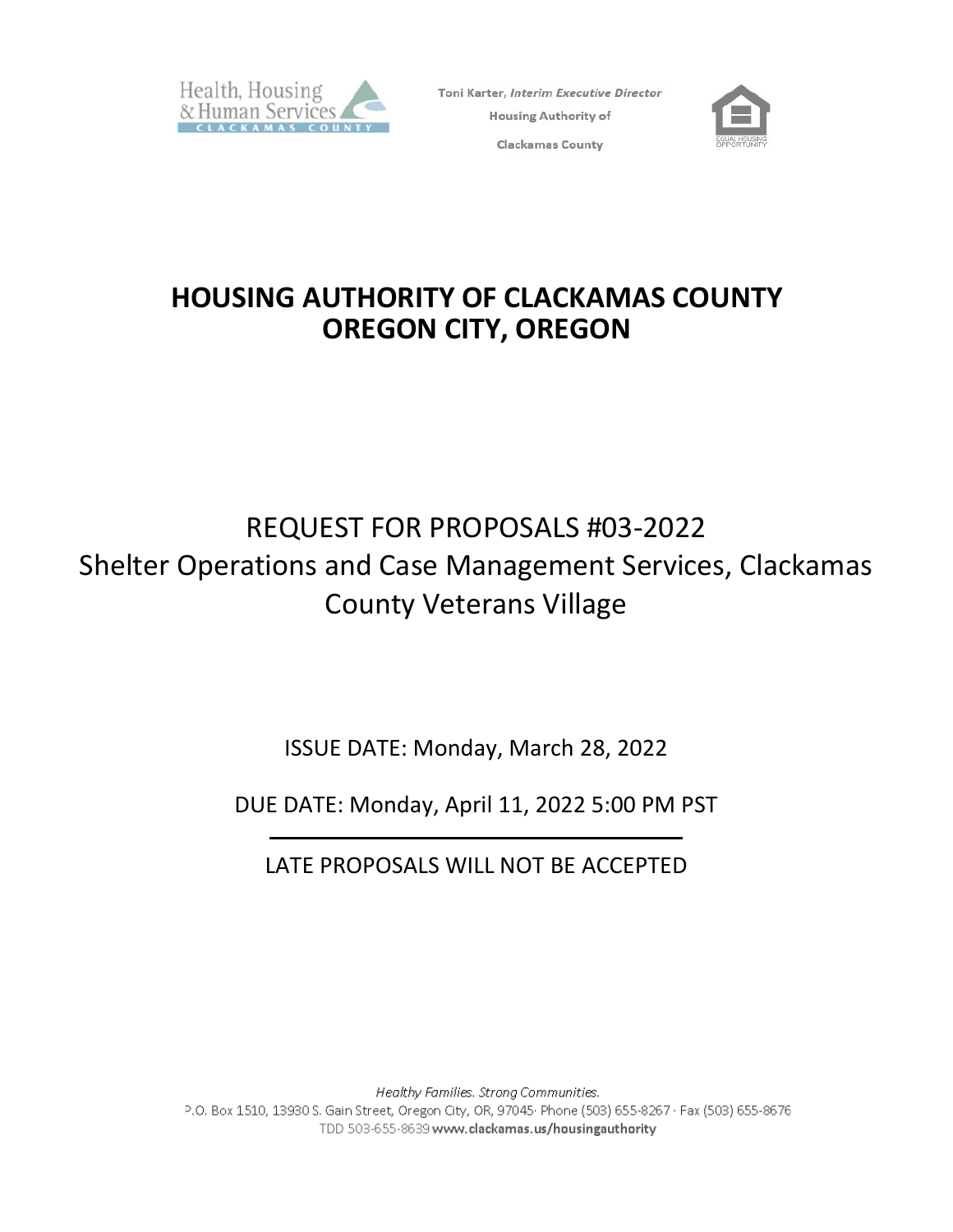### **REQUEST FOR PROPOSALS #03-2022**

The Housing Authority of Clackamas County (HACC) issues this Request for Proposals (RFP) to seek proposals for the provision of shelter operations and case management services for the Clackamas County Veterans Village

**Issue Date:** Monday, March 28, 2022 **Due Date:** Monday, April 11, 2022 5:00 PM PST

*Submittals are to be delivered to the RFP Contact per the submission requirements outlined in the RFP. Late submittals will not be considered.*

#### **Proposal Meetings (Optional):**

Wednesday, March 30, 2021, 4:00pm-5:00pm Please RSVP to attend Proposal Meeting receive online link[: HACCSHS@clackamas.us](mailto:HACCSHS@clackamas.us) 

#### **Proposal Submission:**

Submit electronic copies via email to *(Preferred method)*: [HACCSHS@clackamas.us](mailto:HACCSHS@clackamas.us)

Submit hardcopies of the proposal to:

Housing Authority of Clackamas County Attention: Vahid Brown P.O. Box 1510 13930 S. Gain Street Oregon City, OR 97045

#### **Questions:**

All questions must be submitted via email by Monday, April 4, 2022, 5:00 PM PST please contact:

Vahid Brown Housing Authority of Clackamas County Email: [HACCSHS@clackamas.us](mailto:HACCSHS@clackamas.us)

#### **RFP Schedule:**

| <b>Milestone</b>                    | Date                      |
|-------------------------------------|---------------------------|
| <b>Issue RFP</b>                    | 03/28/2022                |
| <b>Optional Proposal Meeting</b>    | 03/30/2022, 4:00pm-5:00pm |
| Deadline for Questions              | 5:00PM PST, 04/4/2022     |
| Issue Final Addendum (if necessary) | 04/07/2022                |
| <b>Proposals Due</b>                | 5:00 PM PST, 04/11/2022   |
| Anticipated Award Announcement      | 04/28/2022                |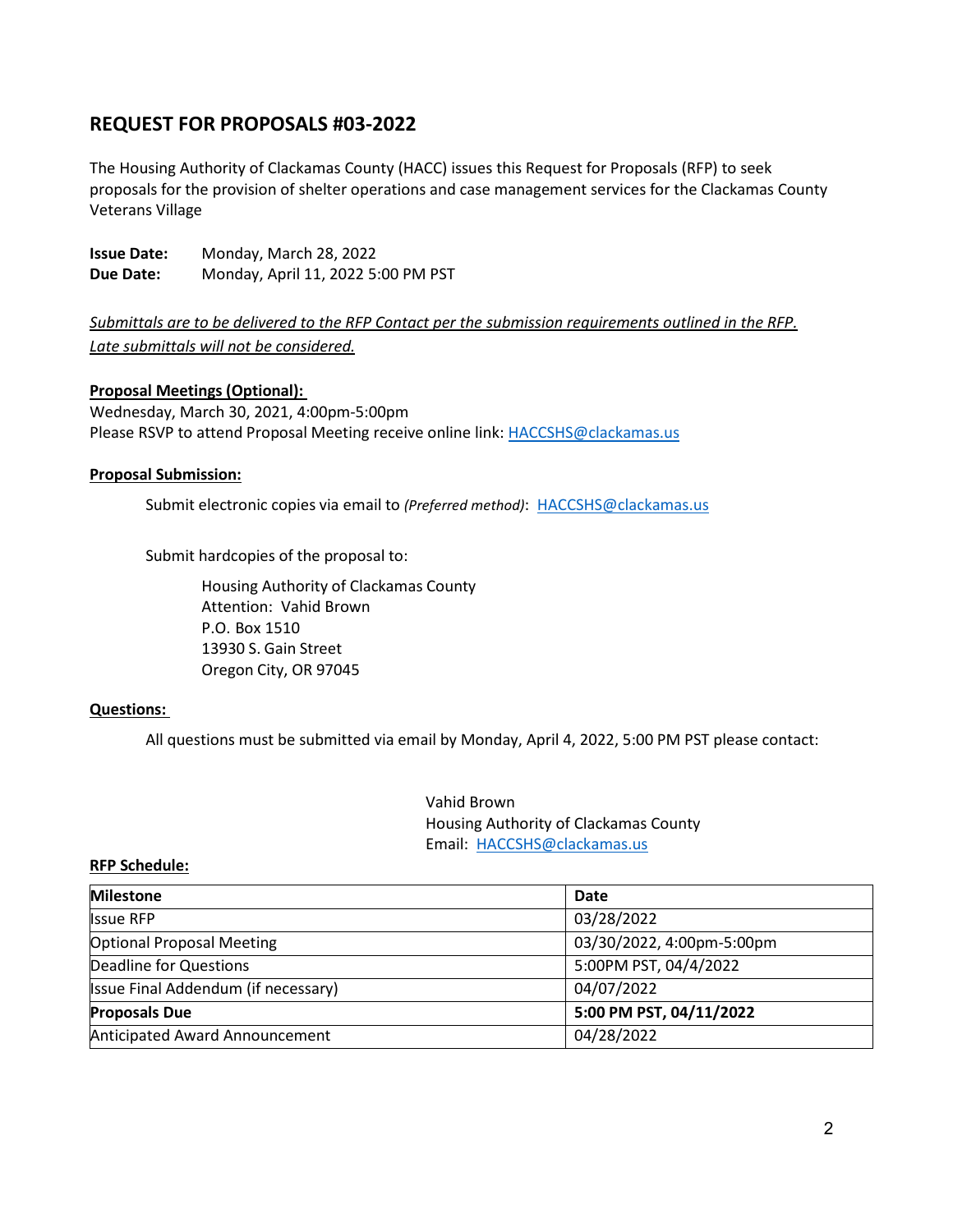## **Table of Contents**

| $\mathbf{I}$ . |  |
|----------------|--|
|                |  |
|                |  |
| II.            |  |
|                |  |
|                |  |
|                |  |
|                |  |
|                |  |
|                |  |
| III.           |  |
| IV.            |  |
|                |  |
|                |  |
| V.             |  |
| VI.            |  |
|                |  |
| VII.           |  |
| VIII.          |  |
|                |  |
|                |  |
|                |  |
|                |  |
|                |  |
|                |  |
|                |  |
|                |  |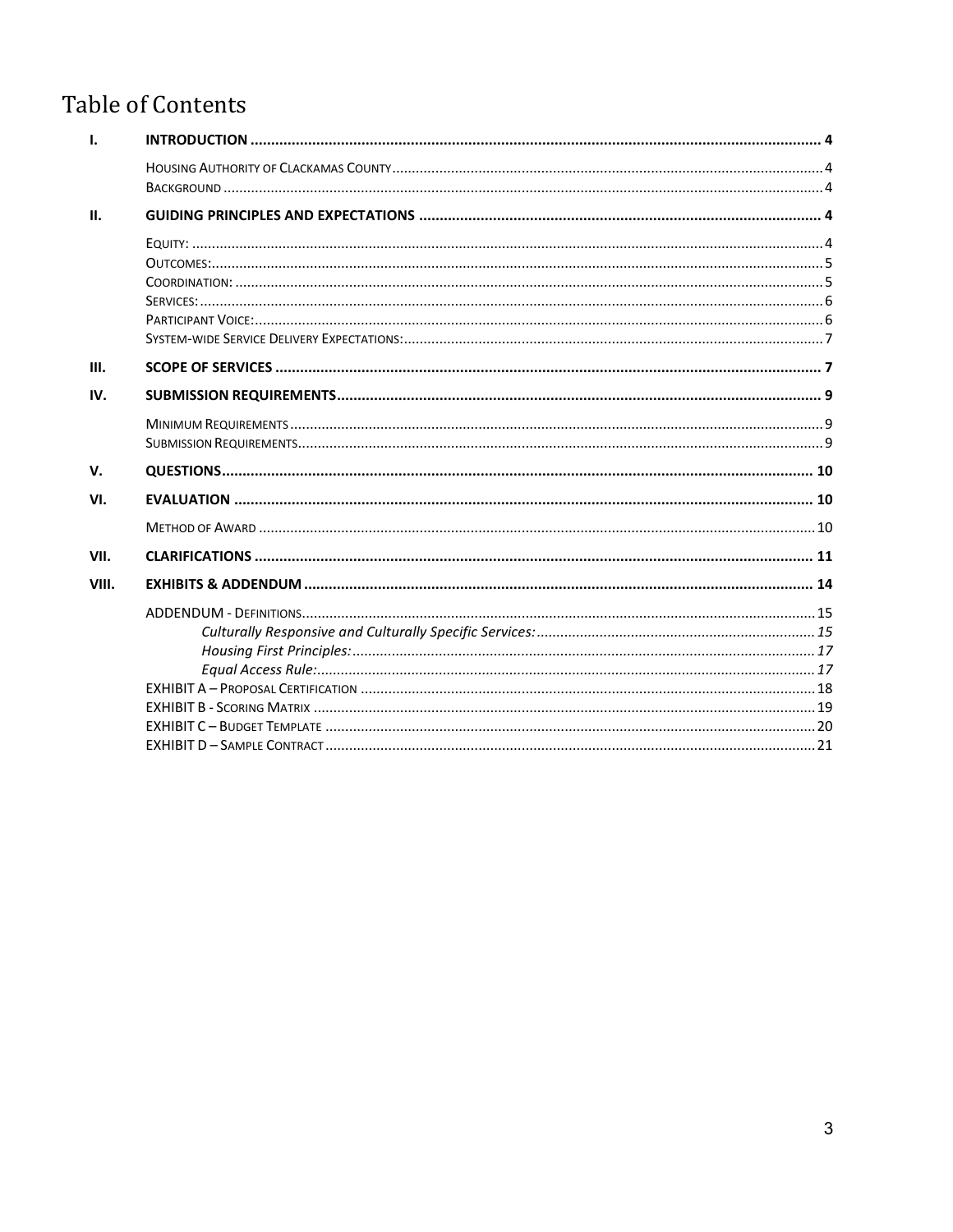## <span id="page-3-3"></span><span id="page-3-0"></span>I. INTRODUCTION

## <span id="page-3-1"></span>**Housing Authority of Clackamas County**

The Housing Authority of Clackamas County (hereafter "HACC") is a Public Corporation, established under the Federal Housing Act of 1937 and the provisions of Chapter 456 of the Oregon Revised Statutes and is a Division within the Health, Housing, and Human Services Department. The Housing Authority Board consists of the five elected County Commissioners and one Resident Commissioner. With an annual operating budget of approximately \$27 million, HACC maintains 445 public housing units, approximately 1,800 Housing Choice Vouchers, and 357 units of affordable and special needs housing.

The mission of the Housing Authority of Clackamas County is to provide and develop affordable housing with supportive services for individuals and families on their path to improved health, wellness, prosperity and inclusion. In order to sustain these services, we prioritize equitable service delivery, financial sustainability, and thriving partnerships to ensure our long term viability.

## <span id="page-3-2"></span>**Background**

This request for proposals seeks to procure the services needed to operate the transitional shelter community Clackamas County Veterans Village and to provide all necessary staffing and case management services for the successful operation of the village program. Further information on the Veterans Village is provided below (Scope of Services). HACC has an estimated project total of \$350,000 for any contract(s) resulting from this RFP.

In the event HACC's funding sources for this program restrict use of funds, any contract resulting from this RFP will be subject to such restrictions. For example, if HACC uses funds provided under the Metro supportive housing services measure, selected contracts will be obligated to perform the services requested under this RFP solely within the Metro jurisdictional boundary or as otherwise permitted by the applicable funding source.

## II. GUIDING PRINCIPLES AND EXPECTATIONS

## <span id="page-3-4"></span>**Equity:**

The Supportive Housing Services program promotes racial and ethnic justice and seeks to end disparities in housing access. HACC recognizes that culturally responsive and culturally specific services eliminate structural barriers and provide a sense of safety and belonging, which will lead to better outcomes. HACC recognizes that advancing equity also includes having cultural competencies to provide services to other historically marginalized communities such as LGBTQ2SIA+, youth, people with disabilities, and immigrants and refugees. To further equity goals, providers must show they have or can develop/implement the following:

- A plan to ensure culturally responsive service delivery that is respectful of all participants
- A plan assuring access to services for people who do not speak the primary language of the service provider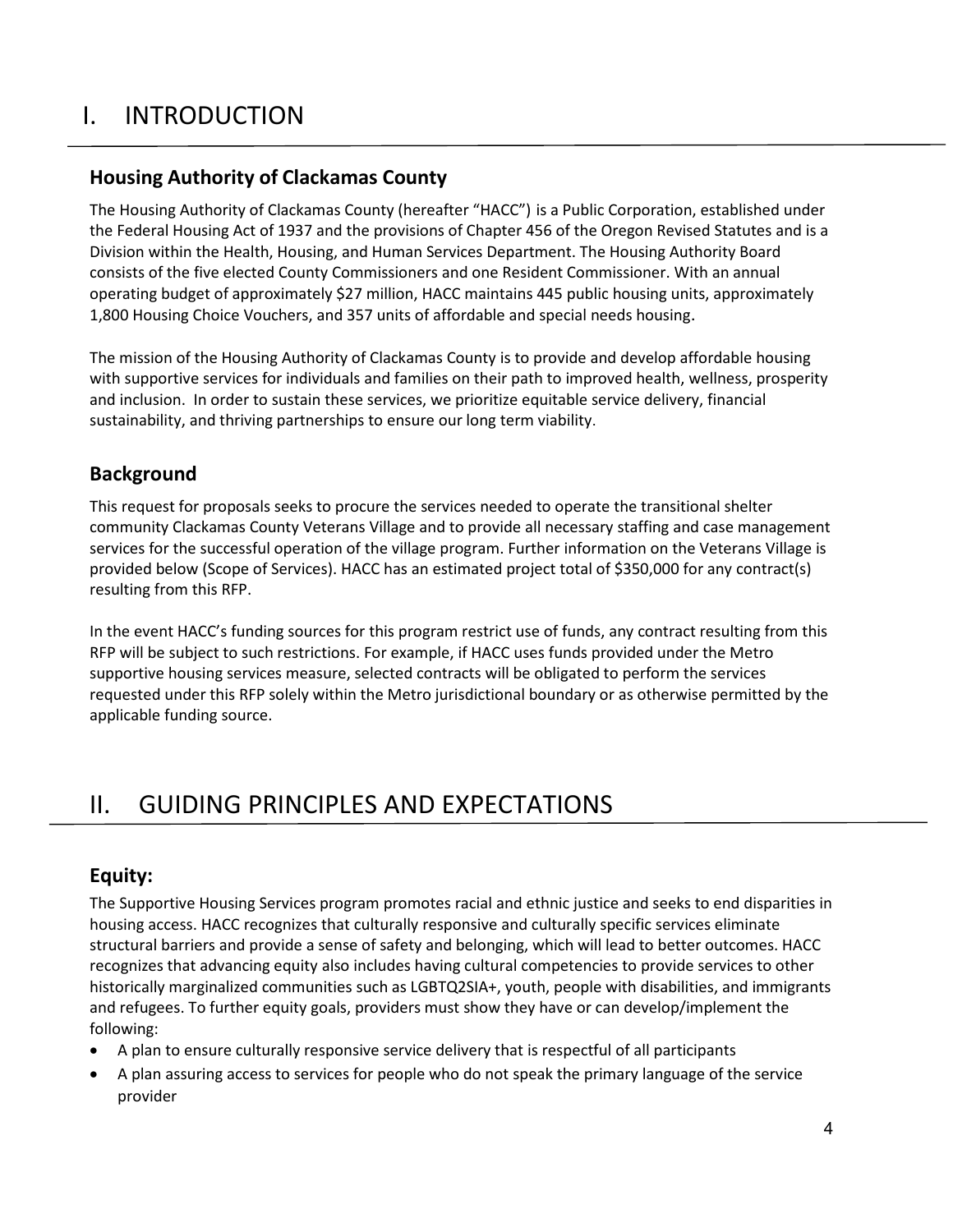- A process to work with HACC to continuously monitor the demographics of those accessing services using the HMIS (or an HMIS comparable database for domestic violence service providers)
- A quality improvement plan, informed by quantitative and qualitative data analysis, to address evidence of differential access, based on race, ethnicity, disability, gender identity, sexual orientation or other protected class status
- Ensure that staff and volunteers have knowledge and experience to participate in the effort to increase equity and decrease housing disparities
- Ensure that staff and volunteers have access to Equity and Inclusion training on an on-going basis

### <span id="page-4-0"></span>**Outcomes:**

HACC aims to make homelessness rare, short, and not reoccurring for all who live in Clackamas County. Programs must work in coordination to ensure housing options are safe, stable, and provide housing choice to meet the needs of each individual. The work of ending racial disparities in housing and ending homelessness is one and the same.

In addition to ending homelessness, Metro-wide outcome goals of the SHS program include:

- Advance housing equity by providing access to services and housing to Black, Indigenous and people of color at higher rates than their representation among those experiencing homelessness
- House individuals and families, and support housing retention, at greater rates than those newly experiencing homelessness, to reduce the overall population of people experiencing homelessness
- Reduce the average length of time anyone in Clackamas County experiences homelessness until people are offered housing options immediately upon becoming homeless
- Strengthen housing retention so that, once stably housed, returns to the experience of homelessness are extremely rare
- Housing programs promote long-term stability, measured by successful program "graduation" to permanent housing and/or housing retention
- Increase culturally specific organization capacity with increased investments and expanded organizational reach for culturally specific organizations and programs
- SHS-funded organizations increase equity by hiring a staff that is diverse by race, ethnicity, languages spoken, sexual orientation, gender identity, disability status, age, and lived experience
- Increase safety, stability and healing for everyone who has experienced homelessness using personcentered, trauma-informed service approaches and connections with mental and physical healthcare
- Other outcomes and measures, as determined by Metro, Tri-County data team, and/or Clackamas County community of service providers, will be added

## <span id="page-4-1"></span>**Coordination:**

Partnership and coordination are key components to ending homelessness. A coordinated system makes finding resources easy for potential program participants and allows the entire system to work more smoothly. When done well, a holistic, coordinated approach improves performance system-wide.

The following are effective coordination principles and practices. When followed, they ensure system-wide coordination:

• Coordinated Housing Access (CHA) must be utilized to effectively coordinate all housing services. It must be easily accessible and allow participants to complete a single assessment to access all services in the housing continuum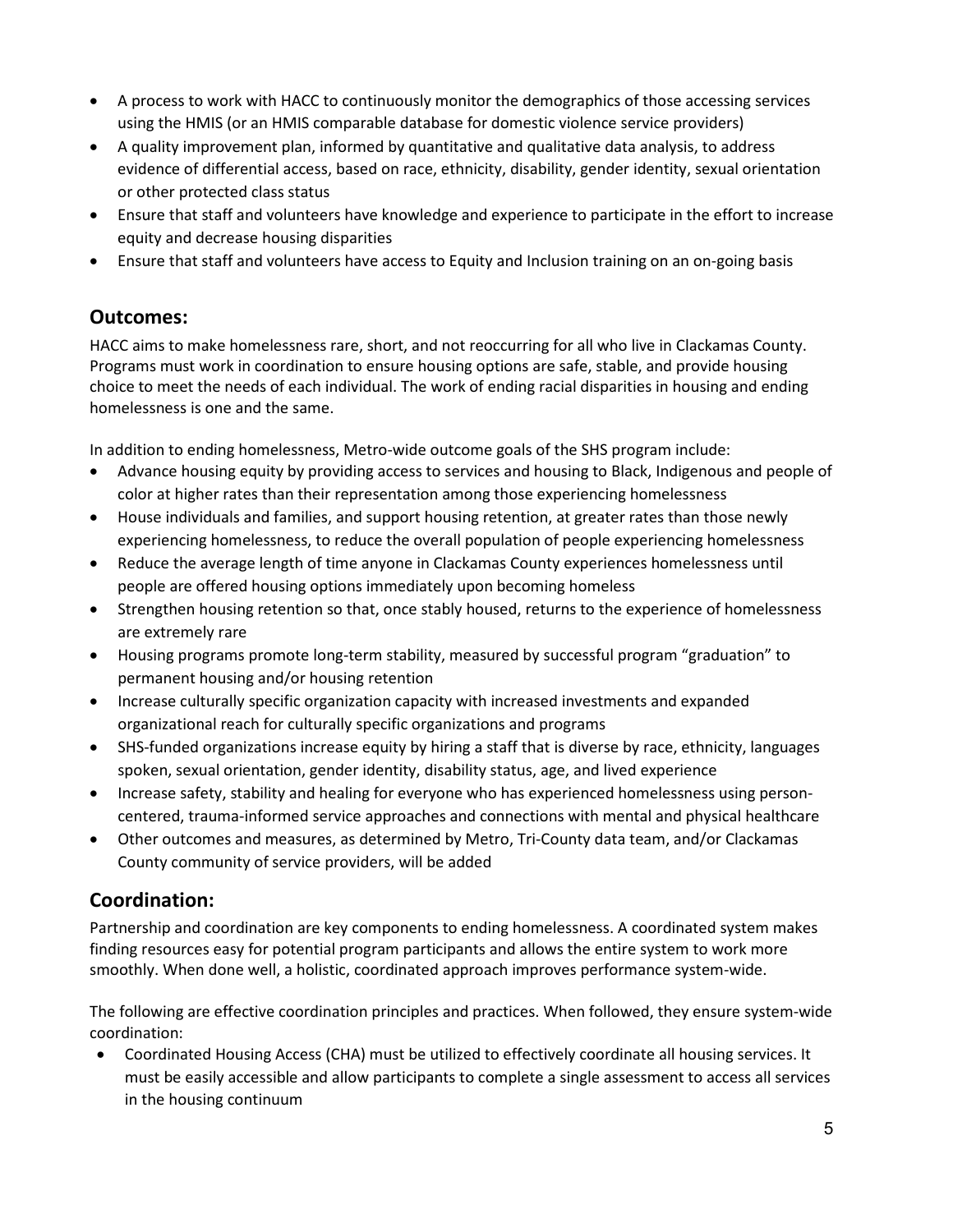- Demonstrated partnerships, at all levels of programming, between programs and organizations. Partnerships can be demonstrated through formal contracts, MOUs, system-wide planning participation, and providing infrastructure programming in a coordinated way (including outreach, housing navigation, CHA, and diversion)
- Build connections and coordinate with multiple systems of care (i.e. housing, workforce, education, foster care, DHS, domestic violence, community justice, health, mental health and addictions) to build a community of resources, easily accessible to all
- Strengthen system capacity by supporting CHA, diversion, outreach and navigation
- Participate in coordinated system development and implementation, including identifying, addressing, and following-up on unmet needs, gaps in services, and system barriers

### <span id="page-5-0"></span>**Services:**

All services focus on building relationships and service engagement through person-centered, culturallyresponsive, trauma-informed, strengths-based practices. Services should align with Housing First principles (see Addendum – Definitions). The purpose of these relationships is to support each household to achieve housing stability through individualized planning and connections with community resources. To further these services goals, the following proven practices must be followed:

- All services are low-barrier, not requiring pre-requisites to become eligible for services or housing
- Diversion is attempted at every program "door," including all immediate housing programs and permanent housing programs, when appropriate
- Families will be provided with the option to sleep/stay together; Families will not be separated unless they choose to sleep/stay separately
- Vulnerable populations are prioritized.
	- o Vulnerable populations include those with long homeless histories, incomes below 30% AMI, and one or more disabilities
	- o Due to a long history of systemic racism, oppression, and everyday micro and macroaggressions, Black, Indigenous, and People of Color are also more vulnerable to the experience of homelessness
- Services are voluntary, non-intrusive, and provide minimal disruption to meet the expressed needs and desires of the participant
- Services are highly flexible and tailored to meet the needs of each household

## <span id="page-5-1"></span>**Participant Voice:**

Each individual is the expert in their own life. To build the best system, people with lived experience of homelessness must help to shape the services designed to end homelessness. The following guidelines should be incorporated into all programs:

- Participants lead development of their own individual service plans
- Ensure that all services are voluntary and that no participant is required to participate in a particular activity in order to receive services
- Integrate participants (or those who choose not to participate) in decision-making at every level, including program/service development, delivery, and evaluation
- People with lived experience, who participate in decision-making and program development, should be paid for their time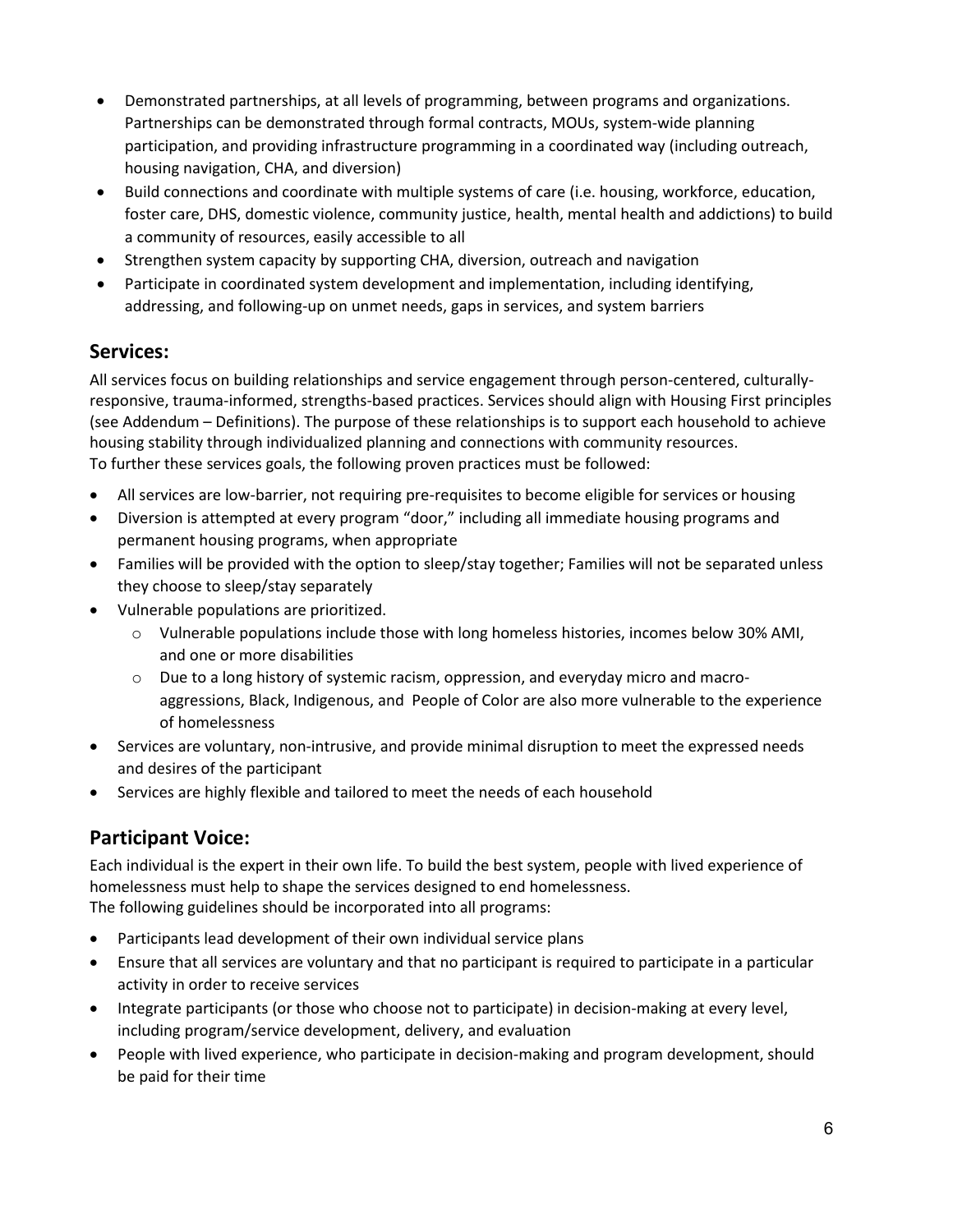• Have written procedures and policies, as well as an accessible and transparent grievance process, that ensure staff and volunteers provide respectful and effective services

## <span id="page-6-0"></span>**System-wide Service Delivery Expectations:**

- Participate in the HMIS or, for domestic violence service providers, an HMIS comparable database
- Provide services purchased as a result of this RFP free of charge to participants or utilizing a preapproved sliding scale fee
- Include sustainable, environmentally friendly practices in business operations and the delivery of services (for example, providing onsite recycling, and encouraging reduction of waste through electronic records whenever possible)
- Confidential information must be protected in compliance with applicable federal, state, and local privacy rules
- Maintain an effective working relationship. HACC will have formal relationships with service providers through contracts, and will also expect contractors to maintain ongoing communication with the Supportive Housing Services Team about programs and performance, and to engage in community planning and training opportunities
- All services must be delivered in a wholly secular manner, and programs may not require participation in religious activities for program eligibility purposes
- Have a written termination and/or exclusion policy that appropriately protects the interests of participants by: (1) applying a trauma and equity lens to evaluating rule violations; (2) imposing sanctions short of termination whenever reasonably possible; (3) informing the participant in clear terms of the reason for their termination and/or exclusion from the program; and (4) outlines the process for grieving the decision. Except in the most extreme situations, termination and exclusion policies should allow for re-entry into the program under appropriate conditions
- Ensure that staff and volunteers have access to continuing education opportunities
- Attend training and community/system networking meetings as reasonably required by HACC

## <span id="page-6-1"></span>III. SCOPE OF SERVICES

This RFP is to procure operational services for the Clackamas County Veterans Village, a transitional shelter community located at 16575 SE 115th Avenue, Clackamas, OR, 97015. In continuous operation since Fall 2018, the Veterans Village consists of 24 small house-like structures ("sleeping pods"), with a site layout and infrastructure capable of hosting 30 such structures, as well as two modular buildings providing common facilities including restrooms, showers, cooking facilities, meeting space and offices. These facilities are the property of the County and are provided for use by participants of the Veterans Village program. Eligible participants are adults experiencing homelessness who identify as veterans of the armed services of the United States. This RFP is for shelter operations and case management services as well as a limited property management liaison function at the Veterans Village. HACC has an estimated project total of \$350,000 for any contract(s) resulting from this RFP.

All proposals submitted by applicants shall incorporate and adhere to all applicable guiding principles and expectations set forth in Article II, above. The execution of any contract, or contract amendment, resulting from this RFP is expressly contingent upon the availability of sufficient funds, as determined by HACC in its sole discretion.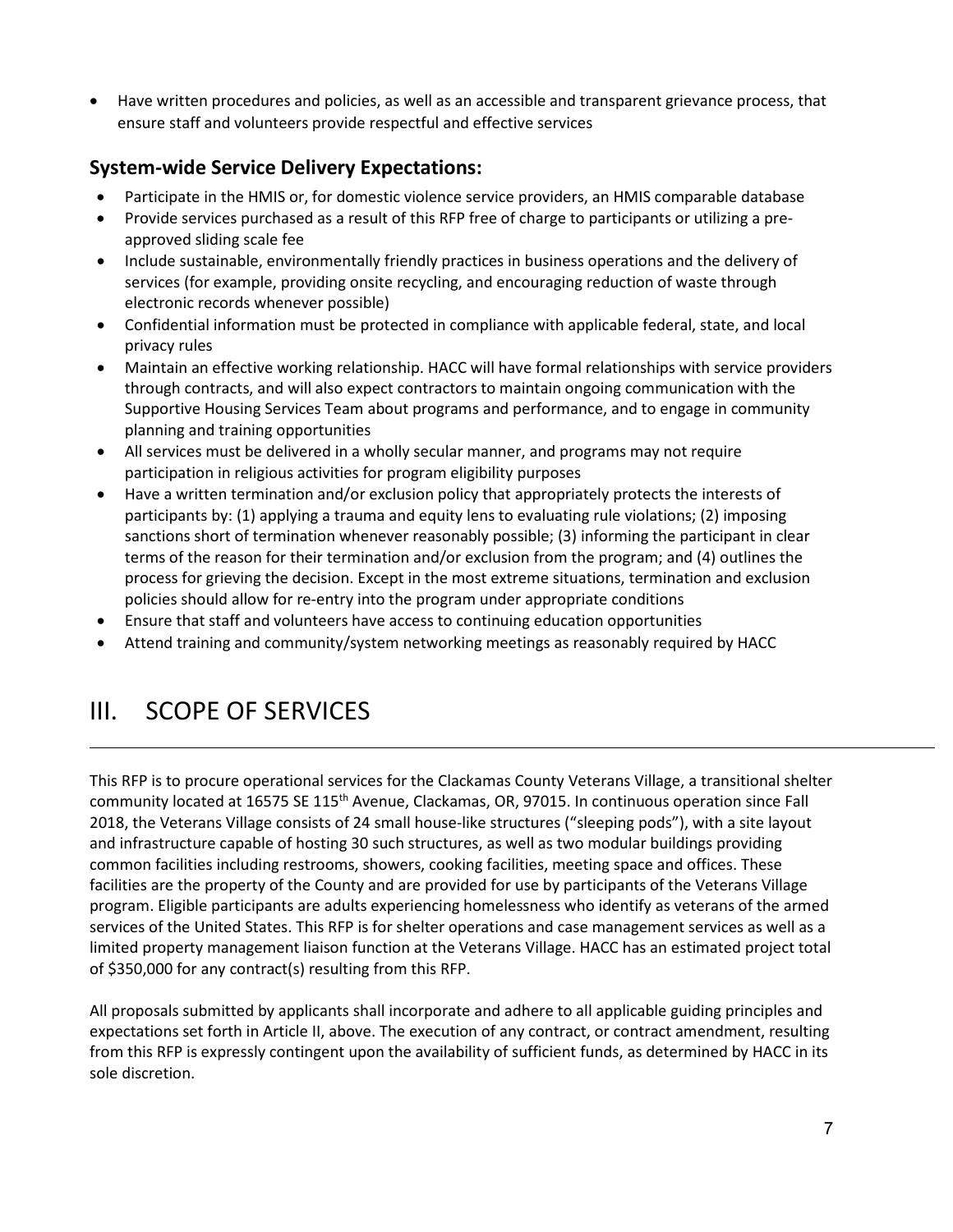In the event HACC's funding sources for this program restrict use of funds, any contract resulting from this RFP will be subject to such restrictions. For example, if HACC uses funds provided under the Metro supportive housing services measure, selected contracts will be obligated to perform the services requested under this RFP solely within the Metro jurisdictional boundary or as otherwise permitted by the applicable funding source.

#### **Shelter Operations**

The service provider applicant will provide overall shelter operation services to the Veterans Village, including but not limited to the following activities:

- Taking referrals of eligible participants from Coordinated Housing Access (CHA), and conducting rigorous outreach to referred households and facilitating their voluntary placement in the program
- Assigning staff to the Homeless Veterans Coordination Team (HVCT), attending HVCT meetings, and supporting the By-Name List case conferencing work of the HVCT
- Maintaining access to and scheduling of the sleeping pods
- Conducting HMIS intake, annual, and exit paperwork and data entry requirements.
- Providing milieu management, including supporting community-building activities among participants and identifying and promoting opportunities for participant involvement and leadership in community activities at the Veterans Village
- Providing on-site staff with adequate skills and, where appropriate, certification enabling them to address behavioral health needs of participants
- Coordinating and calendaring services and activities on-site
- Coordinating and calendaring volunteer activities and tours at the site
- Working with community partners to promote the development of village social infrastructure

#### **Case Management Services**

The service provider applicant will provide case management services to program participants, including but not limited to the following activities:

- Developing Individualized Service Plans with each participant and supporting participants in reaching their goals
- Assessing participants' housing barriers, needs, and preferences
- Assisting participants in accessing benefits, employment, mental and physical health services, removing housing barriers, and generally supporting the needs of participants as they relate to long-term housing stability upon exiting the program
- Assisting participants in accessing permanent housing supports, including vouchers and rent assistance, and providing housing search assistance, including researching available units, contacting landlords, accompanying participants on apartment tours, etc.
- Providing assistance with housing application preparation, housing application appeals and reasonable accommodation requests necessary obtain housing
- Facilitating warm hand-offs with other service providers engaged with participants at the time of exits to permanent housing, including with providers of supportive services case management

#### **Property Management Liaison Functions**

The Veterans Village and its facilities are the property of the County and the County maintains responsibility for overall maintenance and property management needs of the Village. The service provider applicant will liaise with appropriate staff at the County in support of the County's maintenance and property management roles. This includes but is not limited to: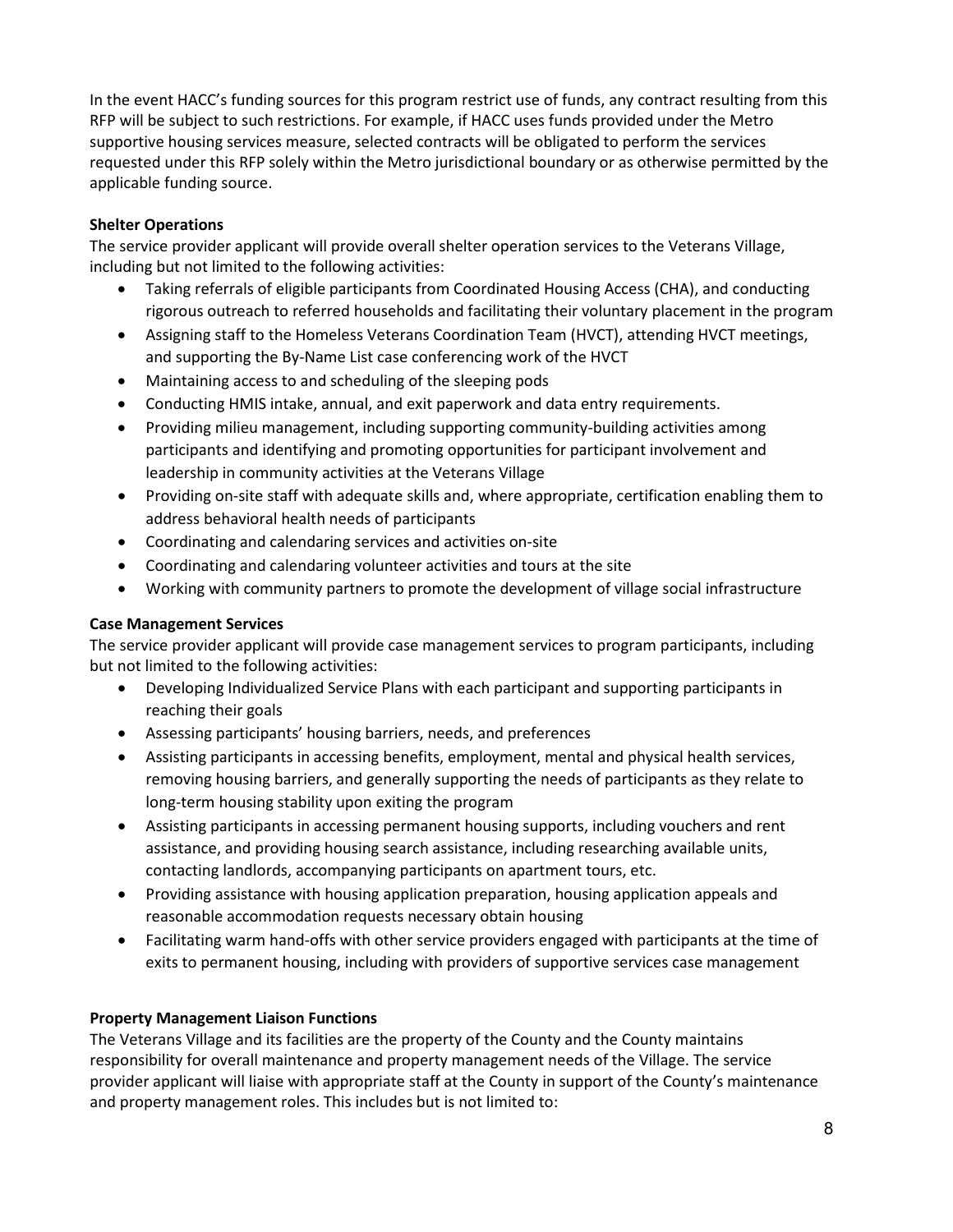- Identifying needed maintenance, repairs, grounds keeping, and any other property-related issues necessary to the maintenance of a safe, clean, and welcoming environment for program participants, and notifying County staff as these needs are identified
- Liaising with County staff or contractors on site and facilitating their access to the property as needed for the conduct of maintenance or other property-related work

## <span id="page-8-0"></span>IV. SUBMISSION REQUIREMENTS

### <span id="page-8-1"></span>**Minimum Requirements**

To be qualified to respond, respondents must not be debarred, suspended, or otherwise ineligible to contract with HACC, and must **not** be included on the General Services Administration's "List of Parties Excluded From Federal Procurement and Non-Procurement Programs" or the Department of Housing and Urban Development's"Limited Denial of Participation" list.

### <span id="page-8-2"></span>**Submission Requirements**

**Brevity is strongly encouraged.** Reviewers will not consider additional materials beyond the items listed in the Required Materials/Information section below. Once submitted, no additions, deletions, or substitutions may be made to proposals.

In responding to the questions, responses must be specific and complete unto themselves. Any submittal that, in the opinion of HACC, does not fully and completely address these requirements will not be reviewed. Information provided within the application as a whole may be considered by reviewers in scoring the application questions**.** 

#### **1. Format Requirements**

Please consider this format when assembling the proposal:

- a. An 8.5" X 11" format, either vertical or horizontal
- b. A font size no smaller than 11 points
- c. **Do not include any web links or any materials not requested** in the proposal. Any materials not requested, will not be evaluated or scored
- d. Proposers may submit only one proposal
- e. Proposals must be no more than five (5) single-sided pages which includes a one page budget using the template in Exhibit C and *not counting* Exhibit A – Proposal Certification. Please do not include a cover page.

#### **2. Required Materials/Information**

- a. Completed and signed copy of Exhibit A Proposal Certification
- b. Responses to all questions in Section V
- c. Proposed program budget using the template in Exhibit C

#### **3. Late Proposals**

No late proposals will be accepted. Proposals submitted after the Closing will be considered late and will be returned unopened. Proposals may not be submitted by telephone or fax.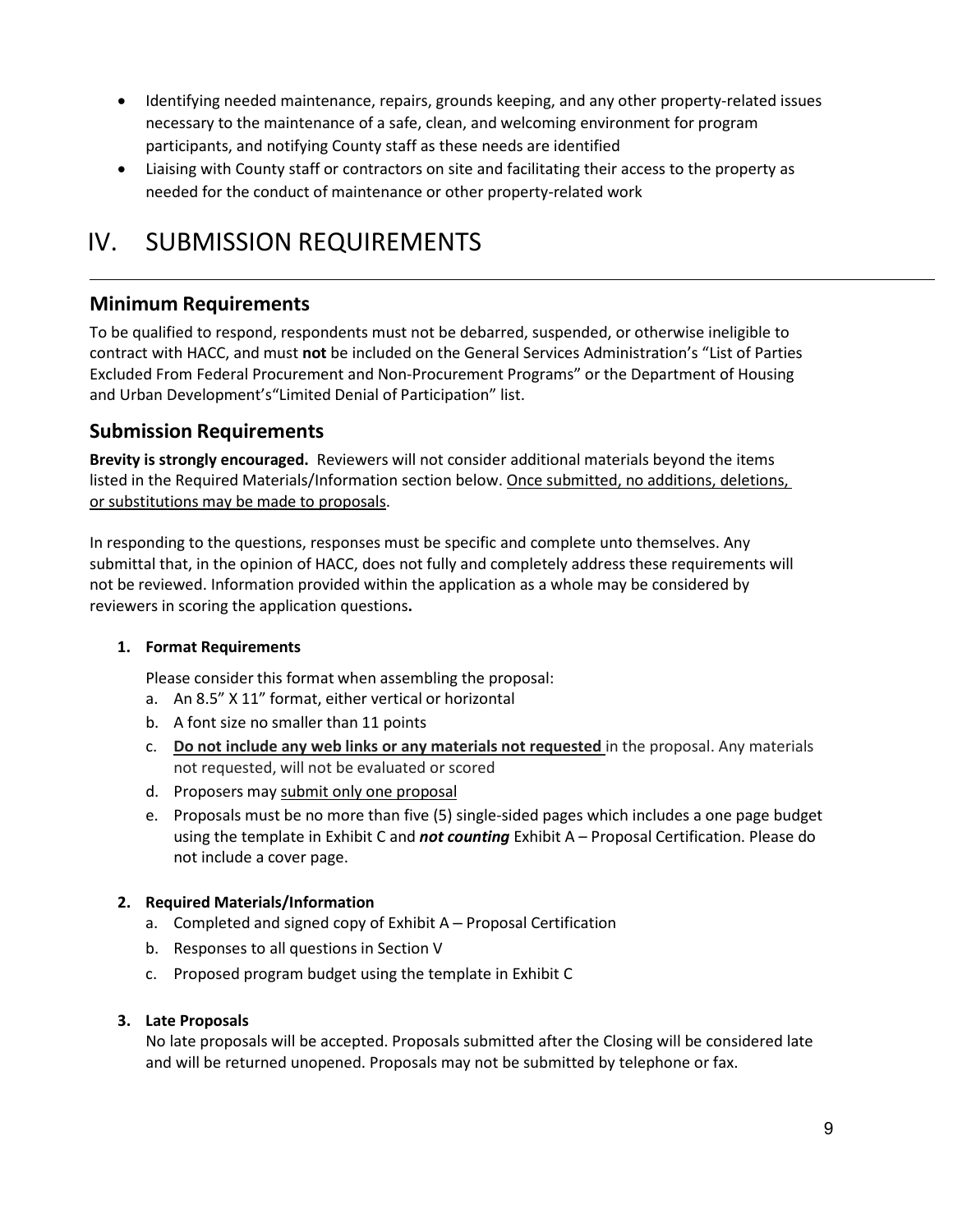## <span id="page-9-0"></span>V. QUESTIONS

#### **For all questions, please reference the question number when responding in your proposal.**

#### **(A) General**

- A.1. Please describe your agency's history performing this type of work and their capacity to implement the described program for the population outlined in this document. Describe best practices established within your agency related to the services you are applying to provide.
- A.2. Describe your plan to provide the programming described in the Scope of Services, including the proposed staffing model. Include a program implementation timeline and a projected success rate. Describe essential services necessary to serve the demographic described to be served under this contract if awarded.
- A.3. Describe how your organization centers racial equity and incorporates culturally responsive practices into its service delivery model. How will equity lead your work if awarded this contract?
- A.4. Provide a detailed budget and budget narrative. Budget line items should include administration, staffing, all program expenses and flexible funding required to perform the work described in your application. In the narrative, please provide a brief description of the specific use of funds for each budget line item.

## <span id="page-9-1"></span>VI. EVALUATION

### <span id="page-9-2"></span>**Method of Award**

HACC will appoint a Selection Committee to evaluate the Proposals. The Committee will evaluate written responses to the RFP and shall apply the evaluation criteria and Scoring Matrix in Exhibit B. The Committee will make its recommendation for contract award to the organization(s) determined to be the most highly qualified based on the scored ranking. The highest scoring proposal(s) will advance to the Housing/Continuum of Care Steering Committee for final review and approval.

If your application includes subcontractors, please clearly indicate the lead contractor and subcontractors. Proposals may be funded completely, partially, or not funded. HACC may enter into multiple contracts as a result of this solicitation. HACC reserves the right to award to the most qualified applicant(s) based on the published evaluation criteria and will negotiate a final contract(s) based on the full or partial statement of work.

All answers should take into account the guiding principles and program expectations in this RFP.

Applications will be evaluated and scored according to the Scoring Matrix in Exhibit B.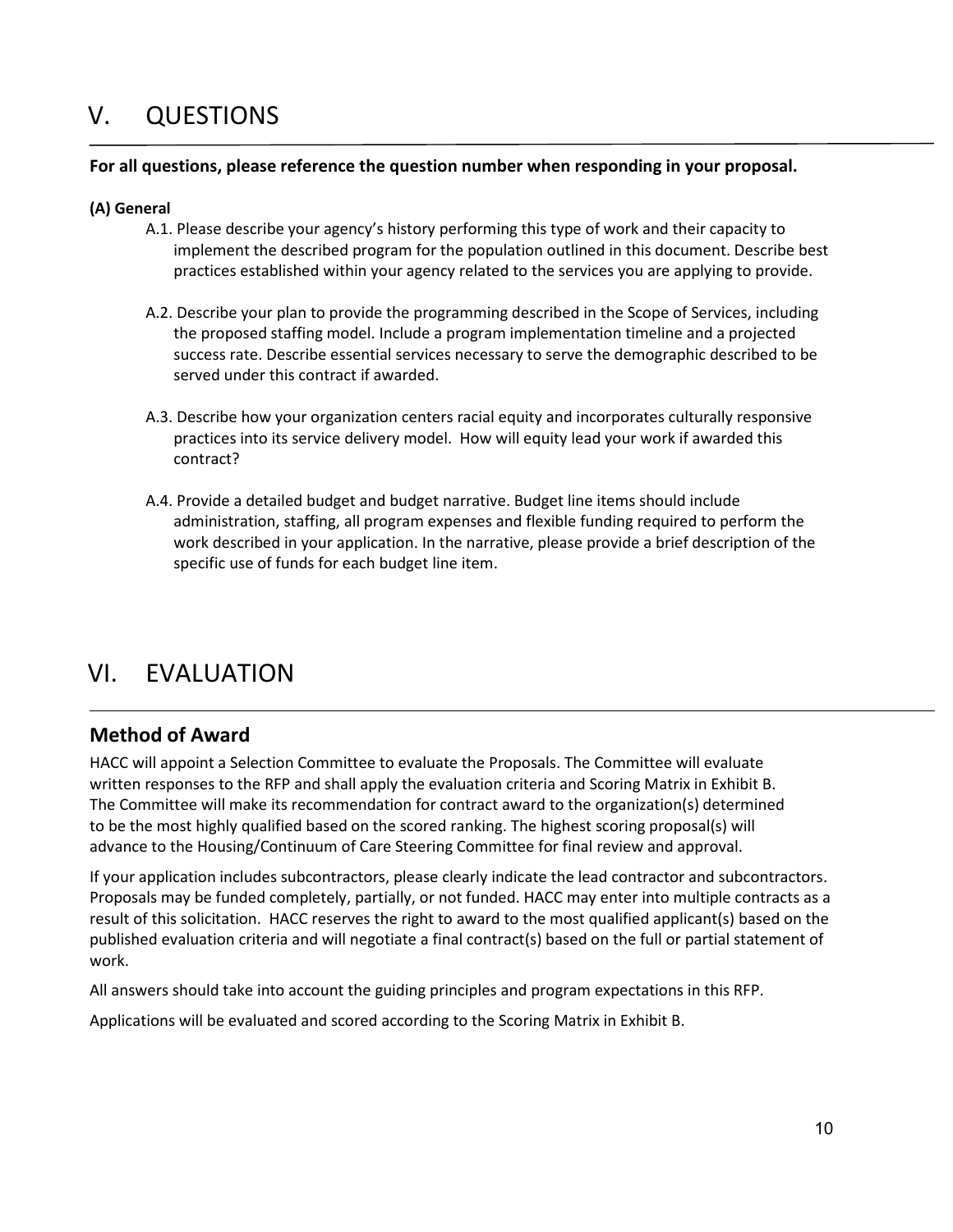## <span id="page-10-0"></span>VII. CLARIFICATIONS

#### **A. Questions and Comments**

Any respondent requiring clarification of the information must submit specific questions or comments to the RFP contact via email. If in HACC's opinion, additional information or interpretation is necessary; such information will be supplied in the form of an Addendum – Definitions that will be posted to the HACC website: <http://www.clackamas.us/housingauthority/bids.html>

Such addenda shall have the same binding effect as though contained in the main body of the Request for Proposals. Oral instructions given to prospective respondents by HACC employees or its agents shall not bind HACC. All Addenda shall be issued by HACC not less than three (3) calendar days prior to the qualifications deadline.

#### **B. Required Information**

The successful respondent must be licensed to do business in the State of Oregon and must be licensed (If required by law) to perform the services proposed (per ORS 60.701).

#### **C. Minority Business(MBE) Goals**

The firm submitting a proposal shall be aware of the HACC goals of consistency with Presidential Executive Orders 11625, 12138 and 12432 and Section 3 of the HUD Act of 1968. HACC's goal is to make efforts to ensure small and minority-owned business, women's business enterprises, labor surplus area business, and individuals or firms located in or owned in substantial part by persons residing in the area of a HACC project areused when possible.

#### **D. Clarification or Rejection of Proposals**

HACC will use a competitive proposal procedure as described in Section VI of this document. HACC will evaluate proposals and will rate proposals using the scoring methodology described in Section VI of this document. HACC reserves the right to seek clarification of the written Proposals from respondents. HACC reserves the right to reject any and all proposals and to waive any informality in proposals received whenever such rejection or waiver is in the interest of HACC.

HACC reserves the right to reject the proposal of any proposer including those who have previously failed to perform properly, or to complete on time, contracts of a similar nature; who is not in a position to perform the contract, or who has neglected the payment of bills or otherwise disregarded their obligations to subcontractors, material suppliers, or employees. HACC also reserves the right to reject the proposal of any proposer listed in the current issue of "List of Parties Excluded from Federal Procurement and Non-procurement Programs" U.S. General Services Administration, Office of Acquisition Policy or listed in the HUD Limited Denial of Participation, current edition.

The successful firm shall sign and file with HACC all documents necessary to the successful execution of the contract within ten calendar days after the notice of award.

#### **E. Award of Contract and Terms**

Contracts shall be for a term of not less than one year (twelve calendar months from the date of contract execution). Contracts may, contingent upon availability of funds and written agreement of the parties, be executed for a multi-year period, of up to five (5) years. HACC shall have the right to terminate the contract at any time upon thirty (30) days written notice to the other party. The execution of any contract is expressly contingent upon the availability sufficient funds, as determined by HACC in its sole discretion. Such funding sources may include, but are not limited to, Metro funding under Measure 26-210. Any continuation of an awarded contract beyond the first year will be contingent upon HACC continuing to receive sufficient funds, as determined by HACC in its sole discretion, to continue performance under the contract. See sample contract in Exhibit D.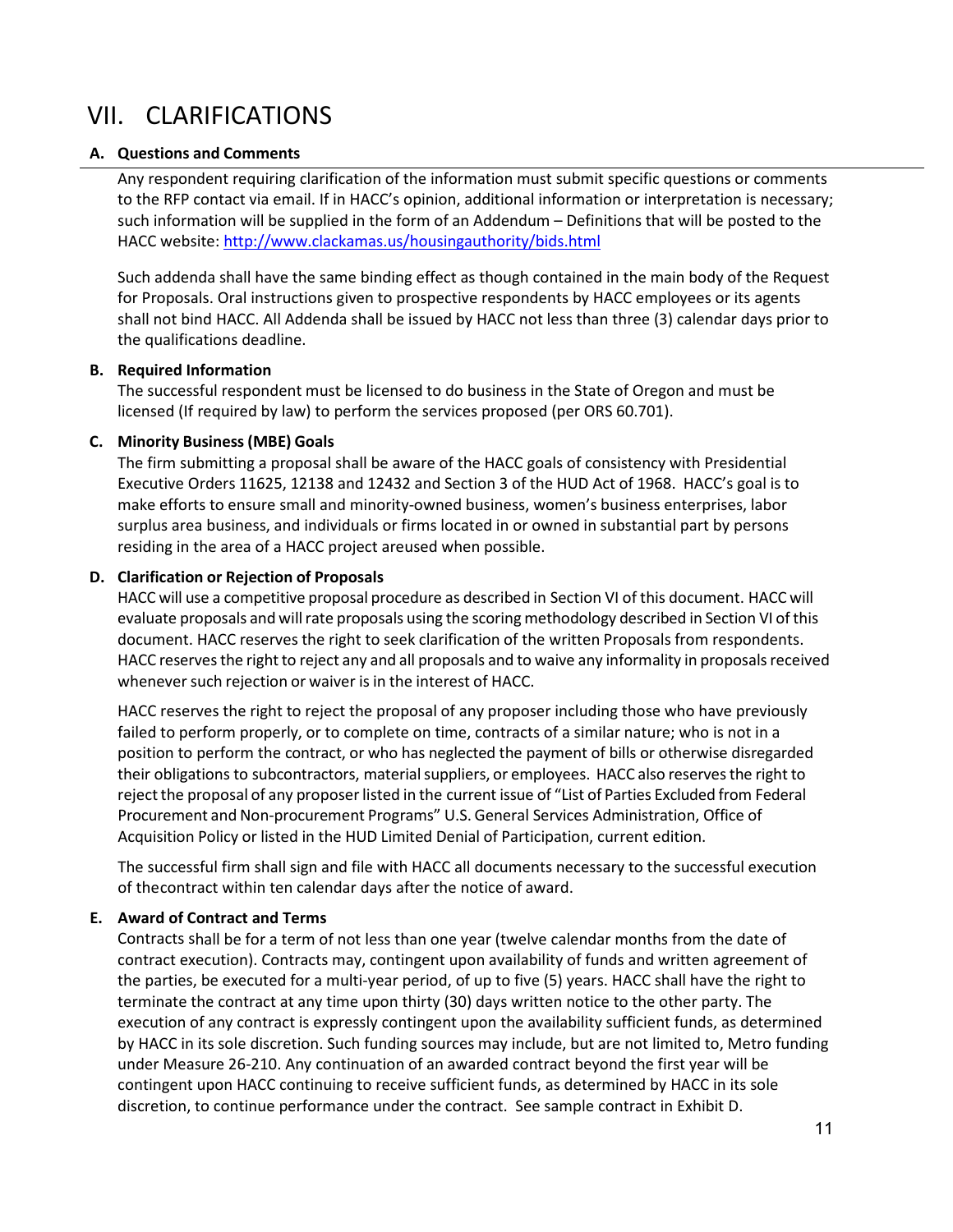#### **F. Compensation and Method of Payment**

Contractors shall be paid via an eligible cost reimbursement method, except in cases wherein awarded start-up costs or other payment methods are mutually agreed upon between HACC and a successful proposer. The cost reimbursement payment method reflects a purchase arrangement in which HACC pays the provider for budgeted agreed-upon costs that are actually incurred in the delivery of services specified in the contract, not to exceed a stated maximum obligation. Any costs incurred in excess of the stated not to exceed maximum obligation amount will be solely the responsibility of the contractor.

#### **G. Right to Protest**

Protests of this RFP must be in accordance with LCRB C-047-0730 and ORS 279B.405. Protests of a contract award must be made in accordance with LCRB C-047-0740 and ORS 279B.410. Any actual proposer who is adversely affected or aggrieved by HACC's award of the contract to another proposer on the same solicitation shall have seven (7) calendar days after notice of intent to award has been issued to submit to the HACC Executive Director a written protest of the award. The written protest shall specify the grounds upon which the protest is based. A protest must meet the requirements of LCRB C-047-0730 and ORS 279B.405, or LCRB C-047-0740 and ORS 279B.410, as applicable. HACC will not entertain protests submitted after the time period established in this rule.

#### **H. Insurance Requirements**

Prior to executing a contract, the selected vendor shall provide the following documents:

- Proof of \$1,000,000 per occurrence (\$2,000,000 general aggregate) general liability insurance,
- Proof of \$1,000,000 automobile liability insurance,
- Proof of \$1,000,000 combined single limit per occurrence (\$2,000,000 general annual aggregate) professional errors and omissions liability insurance,
- Proof of \$1,000,000 employers liability insurance,
- Proof of \$1,000,000 Abuse and Molestation insurance,
- Proof of Worker's Compensation insurance, and

All required insurance other than Professional Liability, Worker's Compensation, and Personal Automobile Liability shall include "Clackamas County, the Housing Authority of Clackamas County, and their agents, officers, and employees" as additional insureds.

#### **I. RFP Terms & Conditions**

All proposals shall remain valid for a period of one hundred twenty (120) calendar days after the date specified for receipt of proposals. HACC reserves the right to cancel or reject any or all Proposals, and to cancel award ofthis contract at any time before execution of the contract by both parties if cancellation is deemed to be in HACC's best interest. In no event shall HACC have any liability for cancellation of award.

#### **J. RFP Proposal Preparation Costs and other Costs**

Proposer costs of developing the Proposal, cost of attendance at an interview (if requested by HACC), or any other costs are entirely the responsibility of the Proposer, and will not be reimbursed in any manner by HACC.

#### **K. Communication Blackout Period**

Except as called for in this RFP, Proposers may not communicate with members of the Evaluation Committee or other HACC employees or representatives about the RFP during the procurement process until the apparent successful Proposer(s) are selected, and all protests, if any, have been resolved. Communication in violation of this restriction may result in rejection of a Proposer.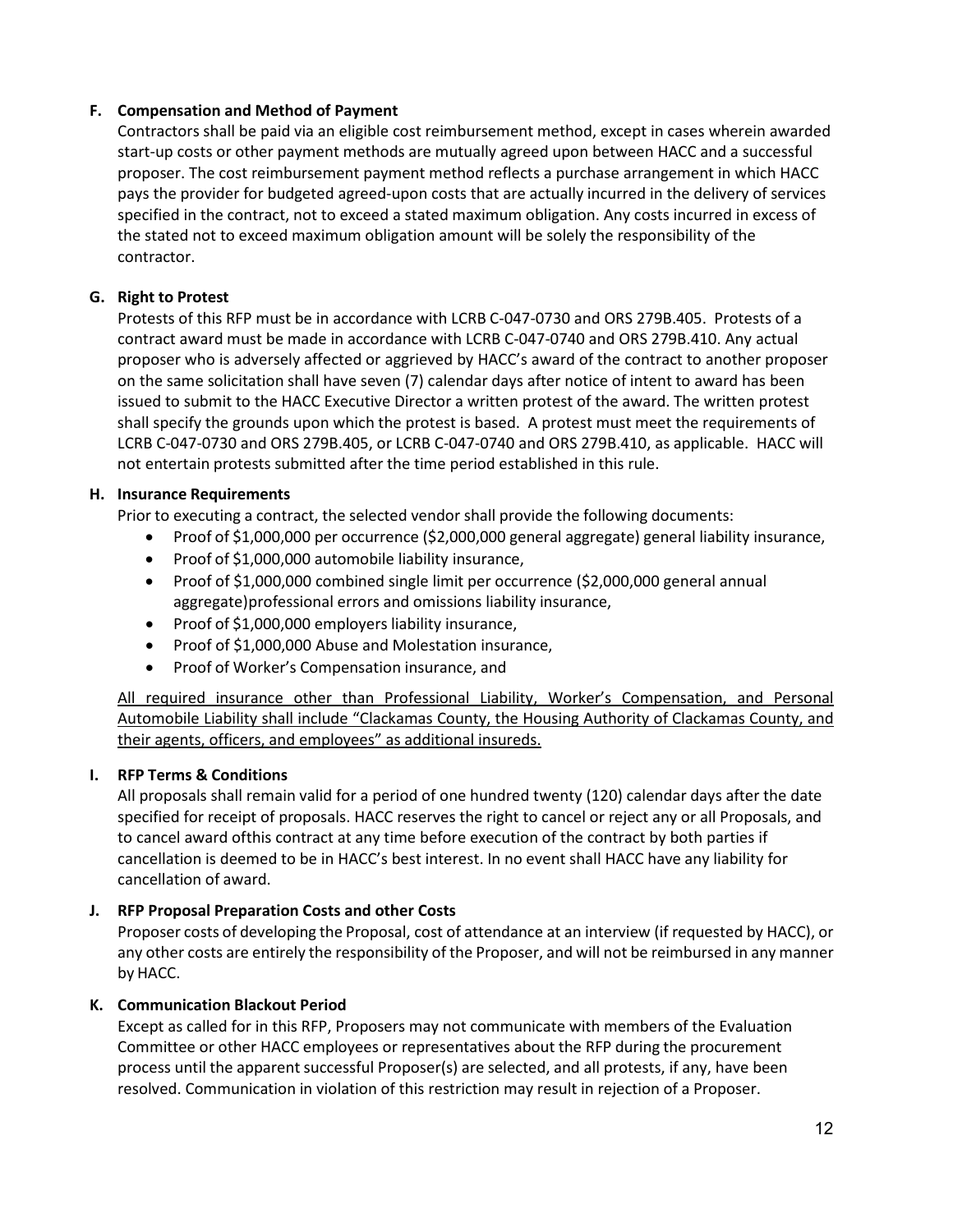#### **L. Collusion:**

By responding, the Proposer states that the Proposal is not made in connection with any competing Proposer submitting a separate response to the RFP, and is in all aspects fair and without collusion or fraud. Proposer also certifies that no officer, agent, elected official, or employee of HACC has a pecuniary interest in this Proposal.

#### **M. Commencement of Work:**

The contractor shall commence no work until all insurance requirements have been met, the Protest of Awards deadline has been passed, any protest have been decided, and a contract has been fully executed.

#### **N. Best and Final Offer:**

HACC may request best and final offers from those Proposers determined by HACC to be reasonably viable for contract award. However, HACC reserves the right to award a contract on the basis of initial Proposal received. Therefore, each Proposal should contain the Proposer's best termsfrom a price and technical standpoint. Following evaluation of the best and final offers, HACC may select for final contract negotiations/execution the offers that are most advantageous to HACC, considering cost and the evaluation criteria in this RFP.

#### **O. Nondiscrimination:**

The successful Proposer agrees that, in performing the work called for by this RFP and in securing and supplying materials, contractor will not discriminate against any person on the basis of race, color, religious creed, political ideas, sex, age, marital status, sexual orientation, gender identity, veteran status, physical or mental handicap, national origin or ancestry, or any other class protected by applicable law.

#### **P. References**

HACC reserves the right to investigate references including other than those listed in the response to this RFP.Investigation may include past performance of any consultant team member with respect to its successful performance of similar projects, compliance with specifications and contractual obligations, completion or delivery of a project on schedule or on budget, and its lawful payment of subcontractors, employees, andworkers. If demanded by HACC, supportive references must be furnished.

#### **Q. Public Records**

Proposals are deemed confidential until the "Notice of Intent to Award" letter is issued. This RFP and one copy of each original Proposal received in response to it, together with copies of all documents pertaining to the award of a contract, will be kept and made a part of a file or record which will be open to public inspection. If a Proposal contains any information that is considered a TRADE SECRET under ORS 192.501(2), SUCH INFORMATION MUST BE LISTED ON A SEPARATE SHEET CAPABLE OF SEPARATION FROM THE REMAINING PROPOSAL AND MUST BE CLEARLY MARKED WITH THE FOLLOWINGLEGEND: **"This information constitutes a trade secret under ORS 192.345(2), and shall not be disclosed except in accordance with the Oregon Public Records Law, ORS Chapter 192."**

The Oregon Public Records Law exempts from disclosure only bona fide trade secrets, and the exemption from disclosure applies only "unless the public interest requires disclosure in the particular instance" (ORS 192.345). Therefore, non-disclosure of documents, or any portion of a document submitted as part of a Proposal, may depend upon official or judicial determinations made pursuant to the Public Records Law.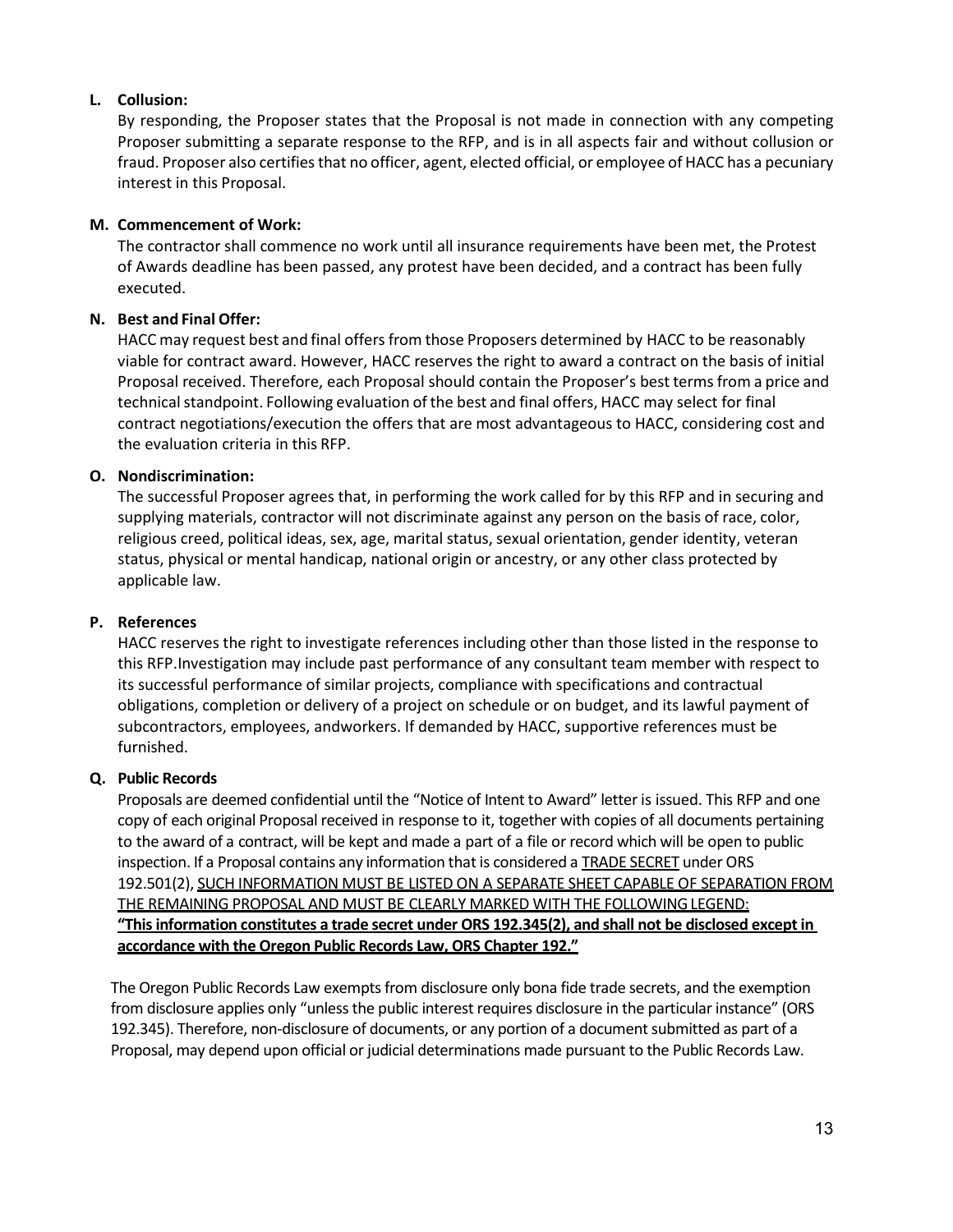## <span id="page-13-0"></span>VIII. EXHIBITS & ADDENDUM

- **1.** Addendum Definitions
- **2.** Exhibit A Proposal Certification
- **3.** Exhibit B Scoring Matrix
- **4.** Exhibit C Budget Template
- **5.** Exhibit D Sample Contract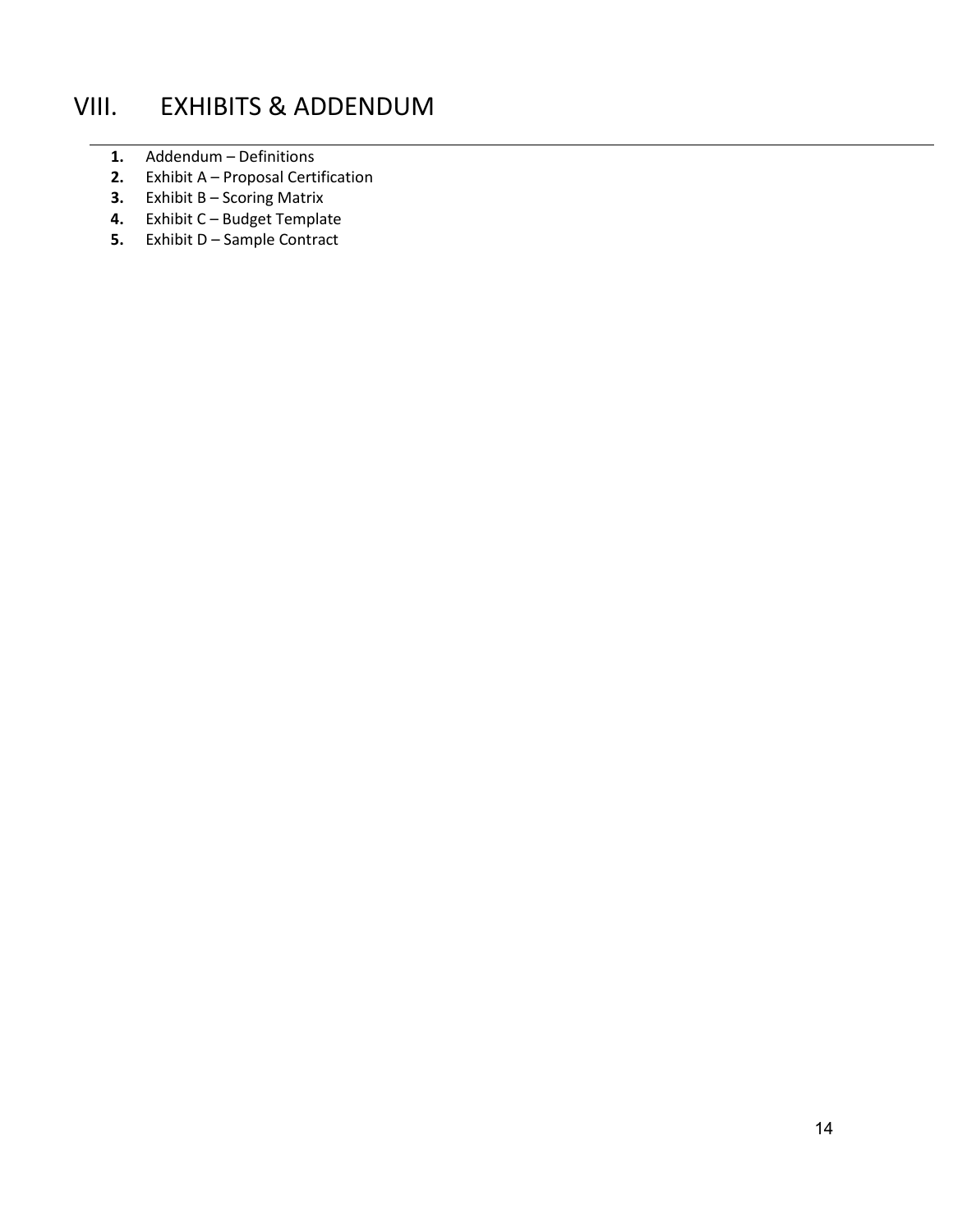## **ADDENDUM - Definitions**

### <span id="page-14-1"></span><span id="page-14-0"></span>**Culturally Responsive and Culturally Specific Services:**

HACC is using definitions of Culturally Responsive and Culturally Specific services developed through a collaborative Metro-wide work group.

#### Culturally Responsive

Culturally responsive services are general services that have been adapted to honor and align with the beliefs, practices, culture and linguistic needs of diverse consumer / client populations and communities whose members identify as having particular cultural or linguistic affiliations by virtue of their place of birth, ancestry or ethnic origin, religion, preferred language or language spoken at home. Culturally responsive services also refer to services provided in a way that is culturally responsive to the varied and intersecting "biological, social and cultural categories such as gender identity, class, ability, sexual orientation, religion, caste, and other axes of identity."

Culturally responsive organizations typically refer to organizations that possess the knowledge and capacity to respond to the issues of diverse, multicultural communities at multiple intervention points. Culturally responsive organizations affirmatively adopt and integrate the cultural and social norms and practices of the communities they serve. These organizations seek to comprehensively address internal power and privilege dynamics throughout their service delivery, personnel practices and leadership structure.

A culturally responsive organization is one that reflects the following characteristics:

- Prioritizes responsivity to the interests of communities experiencing inequities/racism and provides culturally grounded interventions [that] have been designed and developed starting from the values, behaviors, norms, and worldviews of the populations they are intended to serve, and therefore most closely connected to the lived experiences and core cultural constructs of the targeted populations and communities;
- Affirmatively adopts and integrates the cultural and social norms and practices of the communities they serve;
- Addresses power relationships comprehensively throughout its own organization, through both the types of services provided and its human resources practices. A key way of doing this is engaging in critical analysis of the organization's cultural norms, relationships, and structures, and promoting those that support democratic engagement, healing relationships and environments;
- Values and prioritizes relationships with people and communities experiencing inequities universally, paying particular attention to communities experiencing racism and discrimination;
- Commits to continuous quality improvement by tracking and regularly reporting progress, and being deeply responsive to community needs; and
- Strives to eliminate barriers and enhance what is working.
- Culturally responsive organizations seek to build change through these major domains:
- Organizational commitment, leadership, and governance;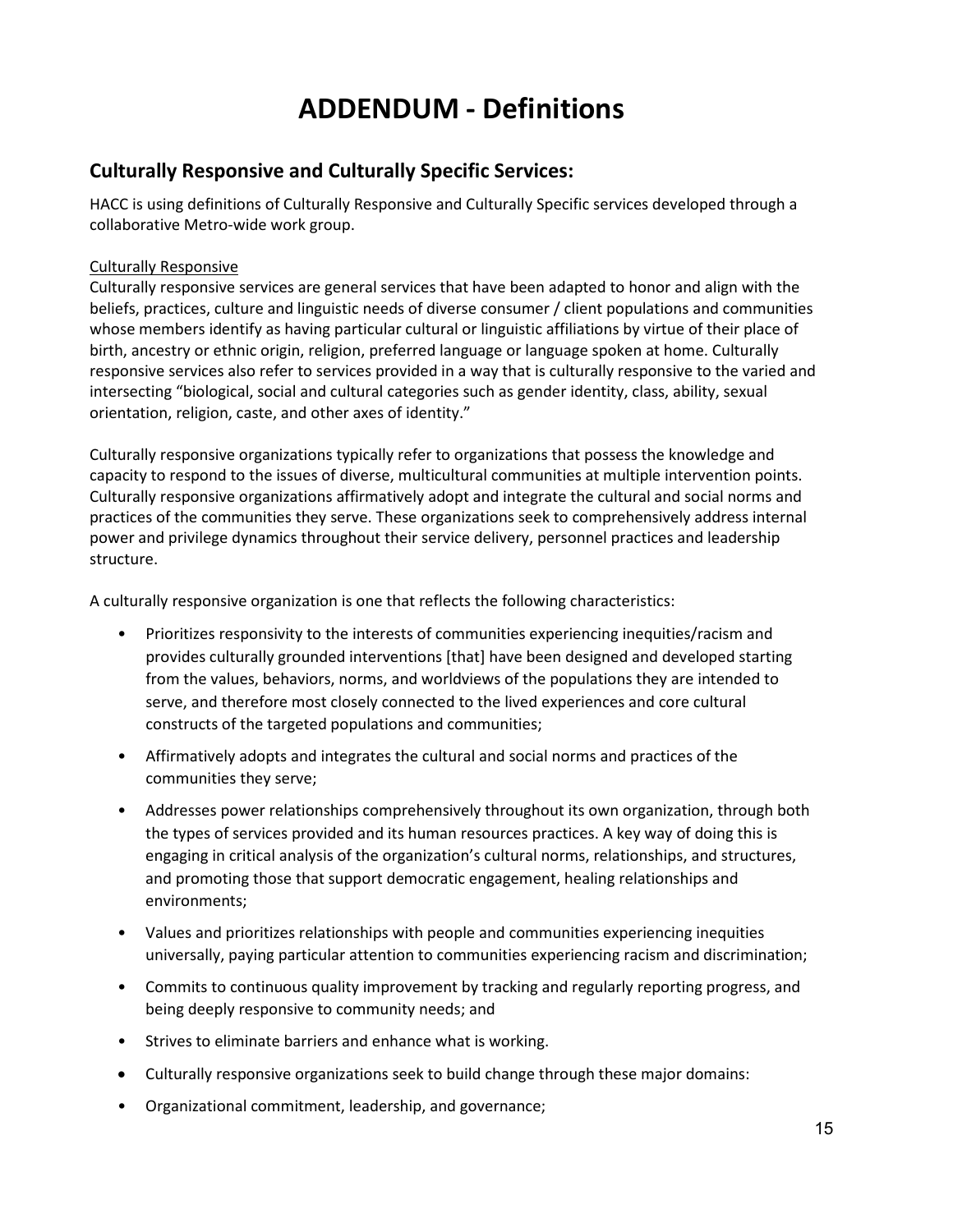- Racial equity policies and implementation practice;
- Organizational climate, culture, and communications;
- Service-based equity and relevance;
- Workforce composition and quality;
- Community collaboration;
- Resource allocation and contracting practices; and
- Data metrics and continuous quality improvement.

#### Culturally Specific

Culturally specific services are services provided for specific populations based on their particular needs, where the majority of members/clients are reflective of that community, and use language, structures and settings familiar to the culture of the target population to create an environment of belonging and safety in which services are delivered. Culturally specific organizations typically refer to organizations with a majority of members/clients from a particular community. Culturally specific organizations also have a culturally focused organizational identity and environment, a positive track record of successful community engagement, and recognition from the community served as advancing the best interests of that community.

Organizations providing Culturally Specific Services reflect the following characteristics:

- Programs are designed and continually shaped by community input to exist without structural, cultural, and linguistic barriers encountered by the community in dominant culture services or organizations AND designed to include structural, cultural and linguistic elements specific to the community's culture which create an environment of accessibility, belonging and safety in which individuals can thrive.
- Organizational leaders, decision-makers and staff have the knowledge, skills, and abilities to work with the community, including but not limited to expertise in language, core cultural constructs and institutions; impact of structural racism, individual racism and intergenerational trauma on the community and individuals; formal and informal relationships with community leaders; expertise in the culture's explicit and implicit social mores. Organizational leaders and decision-makers are engaged in improving overall community well-being, and addressing root causes.
- Intimate knowledge of lived experience of the community, including but not limited to the impact of structural or individual racism or discrimination on the community; knowledge of specific disparities documented in the community and how that influences the structure of their program or service; ability to describe the community's cultural practices, health and safety beliefs/practices, positive cultural identity/pride/resilience, immigration dynamics, religious beliefs, etc., and how their services have been adapted to those cultural norms.
- Provide multiple formal and informal channels for meaningful community engagement, participation and feedback at all levels of the organization (from service complaints to community participation at the leadership and board level). Those channels are constructed within the cultural norms, practices, and beliefs of the community, and affirm the positive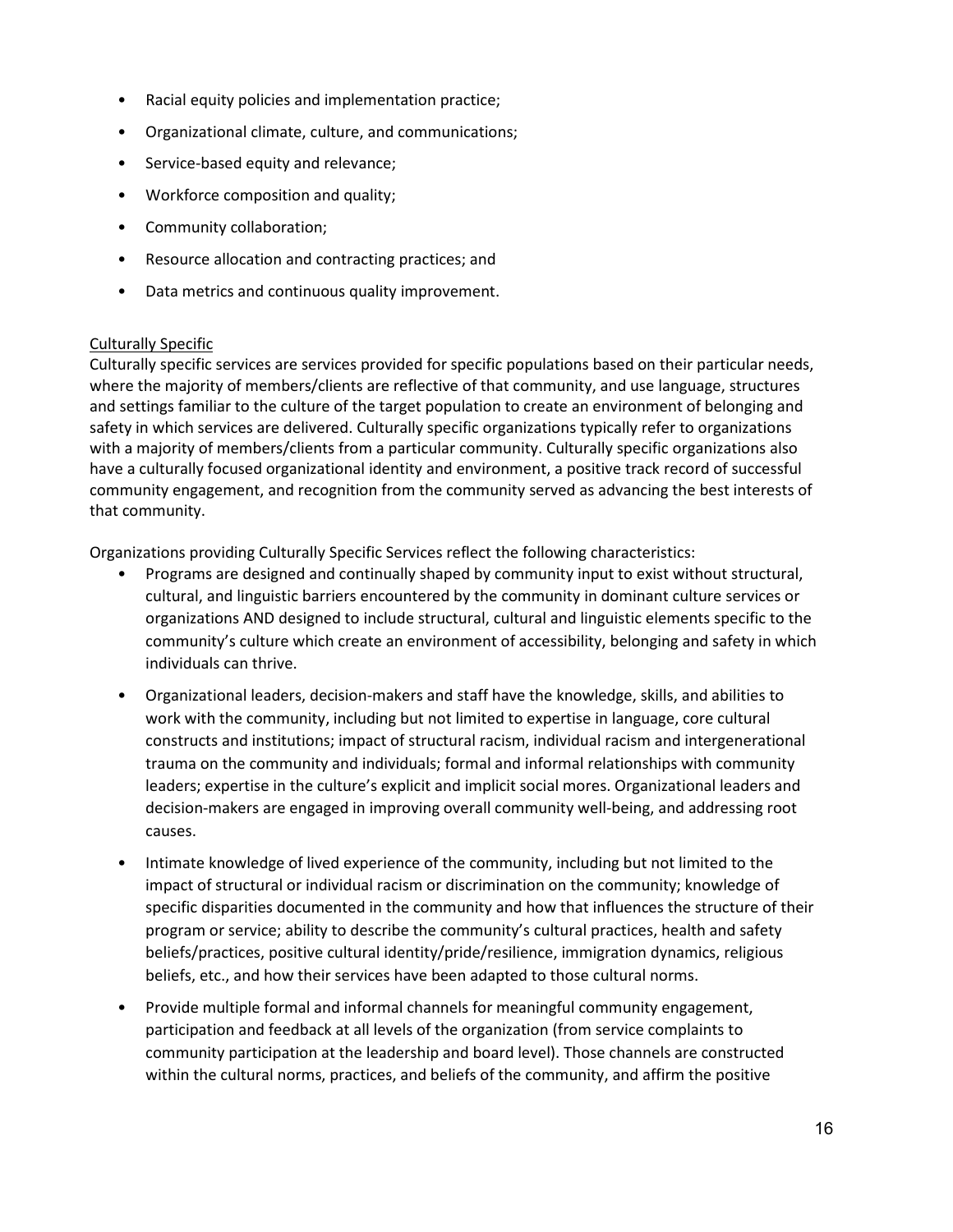cultural identity/pride/resilience of the community. Community participation can and does result in desired change.

- Commitment to a highly skilled and experienced workforce by employing robust recruitment, hiring and leadership development practices including but not limited to valuing and caring for community and/or lived experience; requirements for professional and personal references within the community; training standards professional development opportunities and performance monitoring.
- Commitment to safety and belonging through advocacy; design of services from the norms and worldviews of the community; reflect cultural constructs of the culturally specific community; understand and incorporate shared history; create rich support networks; engage all aspects of community; and address power relationships.

### <span id="page-16-0"></span>**Housing First Principles:**

- Few to no programmatic prerequisites to permanent housing entry
- Low barrier admission policies
- Rapid and streamlined entry into housing
- Supportive services are voluntary, but can and should be used to persistently engage tenants to ensure housing stability
- Tenants have full rights, responsibilities, and legal protections
- Practices and policies to prevent lease violations and evictions
- Evictions from housing do not result in termination from the program

For more information on housing first, visit:<https://endhomelessness.org/resource/housing-first/> and <https://www.hudexchange.info/resource/3892/housing-first-in-permanent-supportive-housing-brief/>

## <span id="page-16-1"></span>**Equal Access Rule:**

Equal Access requirements: (1) housing and shelters must be made available to otherwise eligible individuals without regard to sexual orientation, gender identity, or marital status; and (2) equal access to programs, shelters, other buildings and facilities, benefits, services, and accommodations must be provided in accordance with an individual's gender identity.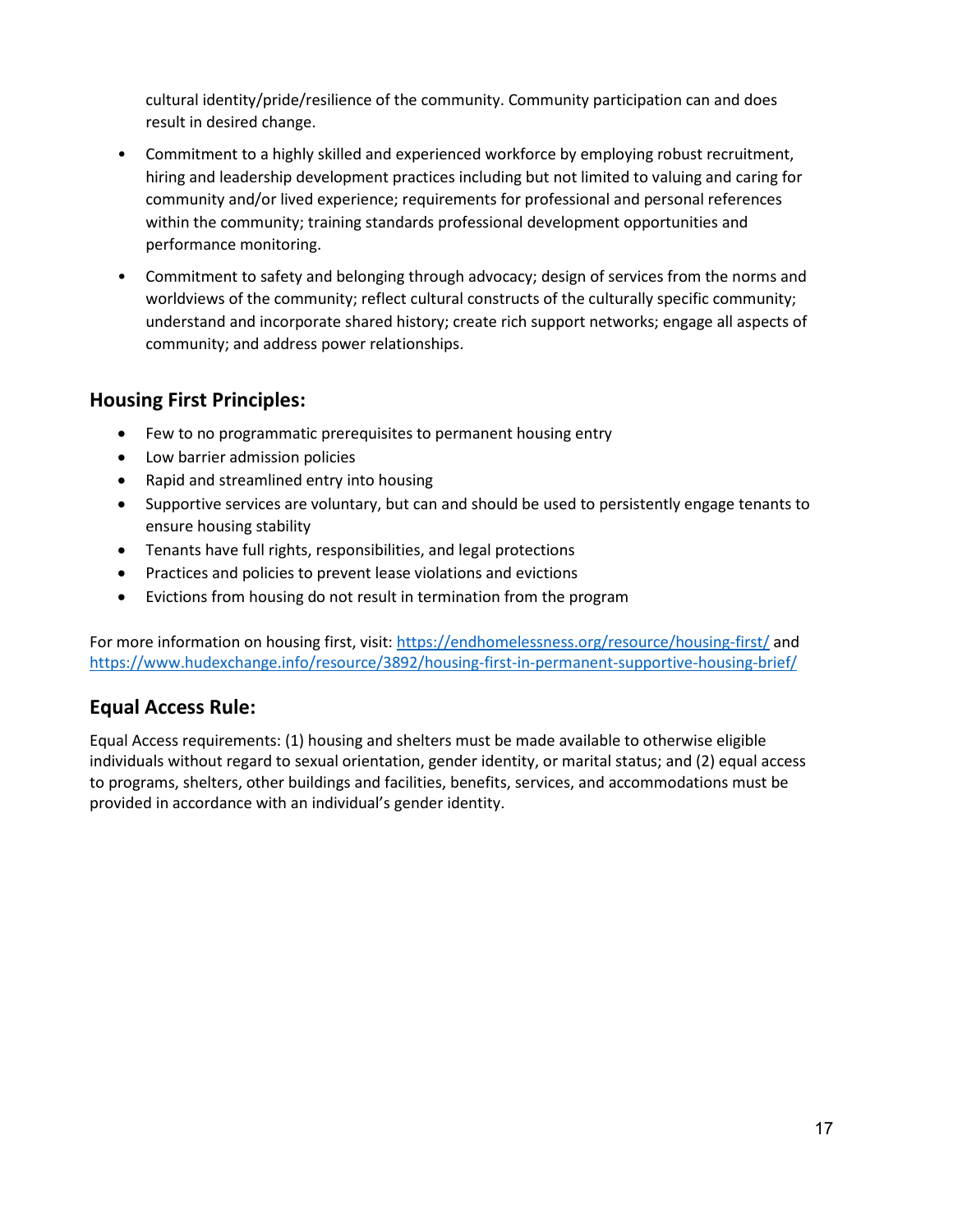## **EXHIBIT A – Proposal Certification**

#### **Supportive Housing Services RFP**

<span id="page-17-0"></span>

| Submitted by: |  |  |  |
|---------------|--|--|--|
|---------------|--|--|--|

**(Must be entity's full legal name, and State of Formation)**

Each Proposer must read, complete and submit a copy of this Proposal Certification with their Proposal. Failure to do so may result in rejection of the Proposal. By signature on this Proposal Certification, the undersigned certifies that they are authorized to act on behalf of the Proposer and that under penalty of perjury, the undersigned will comply with the following:

**SECTION I. OREGON TAX LAWS:** As required in ORS 279B.110(2)(e), the undersigned hereby certifies that, to the best of the undersigned's knowledge, the Proposer is not in violation of any Oregon Tax Laws. For purposes of this certification, "Oregon Tax Laws" means the tax laws of the state or a political subdivision of the state, including ORS 305.620 and ORS chapters 316, 317 and 318. If a contract is executed, this information will be reported to the Internal Revenue Service. Information not matching IRS records could subject Proposer to 24% backup withholding.

**SECTION II. NON-DISCRIMINATION:** That the Proposer has not and will not discriminate in its employment practices with regard to race, creed, age, religious affiliation, sex, disability, sexual orientation, gender identity, national origin, or any other protected class. Nor has Proposer or will Proposer discriminate against a subcontractor in the awarding of a subcontract because the subcontractor is a disadvantaged business enterprise, a minority-owned business, a womanowned business, a business that a service-disabled veteran owns or an emerging small business that is certified under ORS 200.055.

**SECTION III. CONFLICT OF INTEREST:** The undersigned hereby certifies that no elected official, officer, agent or employee of Clackamas County is personally interested, directly or indirectly, in any resulting contract from this RFP, or the compensation to be paid under such contract, and that no representation, statements (oral or in writing), of the County, its elected officials, officers, agents, or employees had induced Proposer to submit this Proposal. In addition, the undersigned hereby certifies that this proposal is made without connection with any person, firm, or corporation submitting a proposal for the same material, and is in all respects fair and without collusion or fraud.

**SECTION IV. COMPLIANCE WITH SOLICITATION:** The undersigned further agrees and certifies that they:

- 1. Have read, understand and agree to be bound by and comply with all requirements, instructions, specifications, terms and conditions of the RFP (including any attachments); and
- 2. Are an authorized representative of the Proposer, that the information provided is true and accurate, and that providing incorrect or incomplete information may be cause for rejection of the Proposal or contract termination; and
- 3. Will furnish the designated item(s) and/or service(s) in accordance with the RFP and Proposal; and
- 4. Will use recyclable products to the maximum extend economically feasible in the performance of the contract work set forth in this RFP.

| <b>Business Designation (check one):</b>                                                   |  |
|--------------------------------------------------------------------------------------------|--|
| □ Corporation □ Partnership □ Sole Proprietorship □ Non-Profit □ Limited Liability Company |  |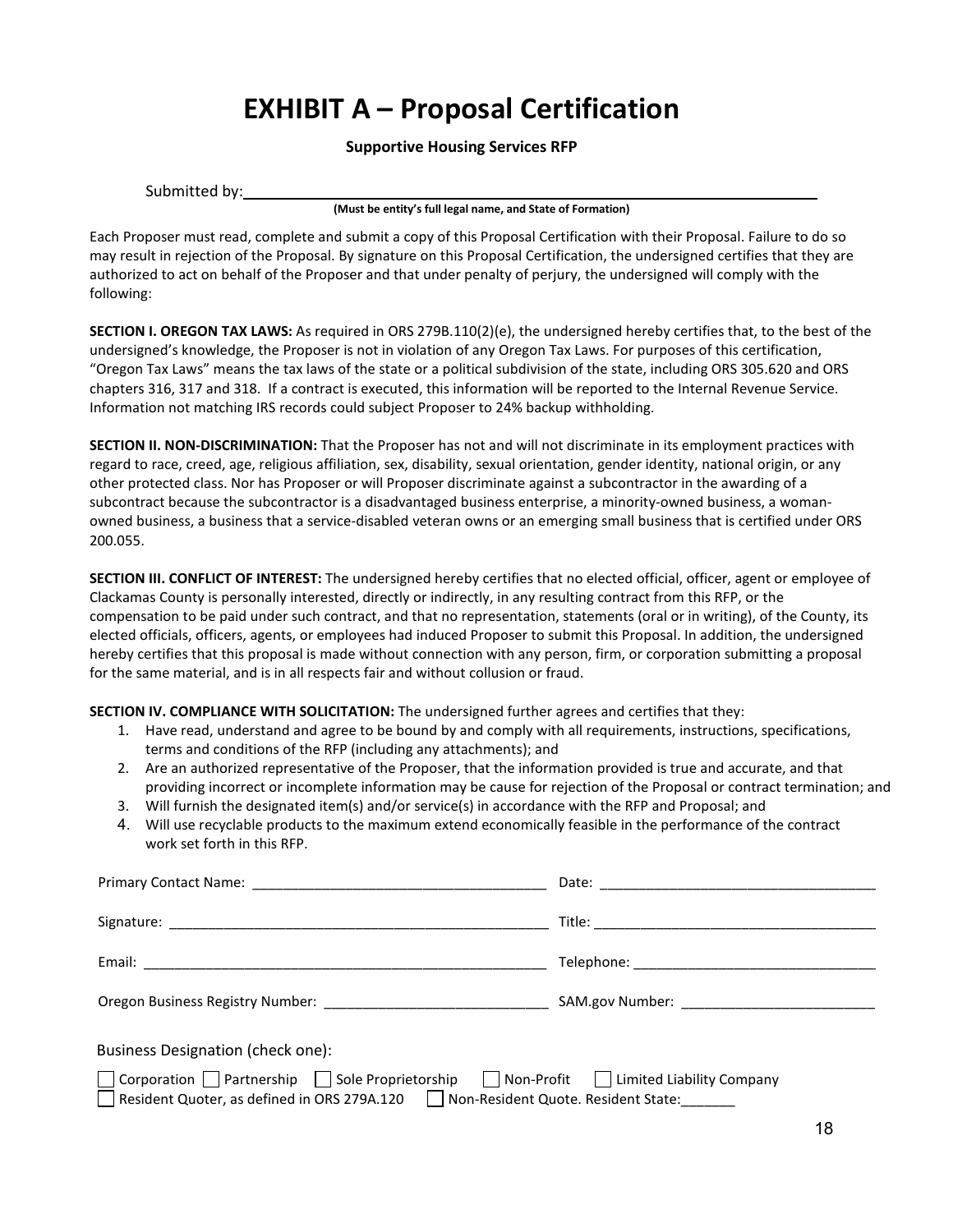# **EXHIBIT B - Scoring Matrix**

<span id="page-18-0"></span>

| <b>Veterans Village Operations</b> |                                                                                                                                                                                 |                  |              |
|------------------------------------|---------------------------------------------------------------------------------------------------------------------------------------------------------------------------------|------------------|--------------|
| Area                               | <b>Ideal Response</b>                                                                                                                                                           | <b>Max score</b> | <b>Score</b> |
| Program<br>Implementation          | Clearly demonstrates capacity and ability for quick start-<br>up and success, as well as experience providing service<br>to the population outlined in this RFP                 | 35               |              |
| Program Model                      | Program description clearly identifies all necessary<br>program components, staff, and services necessary to<br>the successful operation of a transitional shelter<br>community | 30               |              |
| Equity                             | Clear evidence of a plan to center racial equity and<br>incorporate culturally responsive practices into the<br>service delivery model                                          | 20               |              |
| <b>Budget and Staffing Plan</b>    | Budget is clearly stated, covering all associated program<br>costs. Compensation is competitive. Budget does not<br>exceed maximum expenditures as outlined in this RFP         | 15               |              |
| Total                              |                                                                                                                                                                                 | 100              |              |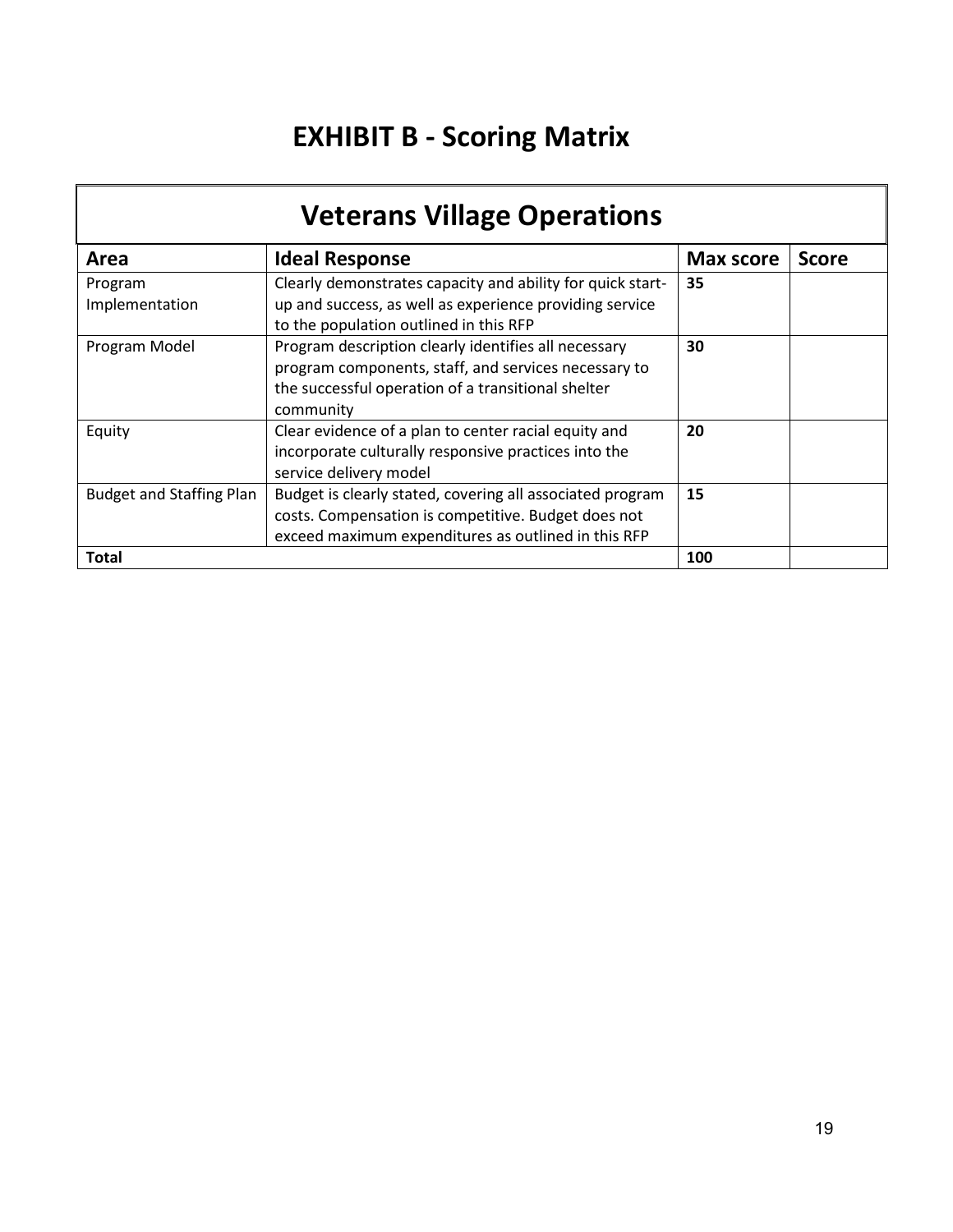# **EXHIBIT C – Budget Template**

<span id="page-19-0"></span>

| <b>Budget Template</b>              |                                                                                            |                                  |  |
|-------------------------------------|--------------------------------------------------------------------------------------------|----------------------------------|--|
| <b>Line Item</b><br><b>Category</b> | <b>Narrative/Description</b><br>Please provide a detailed description of each line<br>item | <b>Funds</b><br><b>Requested</b> |  |
|                                     | <b>Personnel</b>                                                                           |                                  |  |
|                                     |                                                                                            |                                  |  |
|                                     |                                                                                            |                                  |  |
|                                     |                                                                                            |                                  |  |
|                                     |                                                                                            |                                  |  |
|                                     | <b>Personnel Subtotal:</b>                                                                 |                                  |  |
|                                     | <b>Program Operations</b>                                                                  |                                  |  |
|                                     |                                                                                            |                                  |  |
|                                     |                                                                                            |                                  |  |
|                                     |                                                                                            |                                  |  |
|                                     |                                                                                            |                                  |  |
|                                     |                                                                                            |                                  |  |
|                                     |                                                                                            |                                  |  |
|                                     |                                                                                            |                                  |  |
|                                     |                                                                                            |                                  |  |
|                                     |                                                                                            |                                  |  |
|                                     | <b>Program Operations Subtotal:</b>                                                        |                                  |  |
|                                     | <b>Client Services</b>                                                                     |                                  |  |
|                                     |                                                                                            |                                  |  |
|                                     |                                                                                            |                                  |  |
|                                     |                                                                                            |                                  |  |
|                                     |                                                                                            |                                  |  |
|                                     |                                                                                            |                                  |  |
|                                     | <b>Client Services Subtotal:</b>                                                           |                                  |  |
|                                     | <b>Capacity Building</b>                                                                   |                                  |  |
|                                     |                                                                                            |                                  |  |
|                                     |                                                                                            |                                  |  |
|                                     | <b>Capacity Building Subtotal:</b>                                                         |                                  |  |
|                                     |                                                                                            |                                  |  |
| <b>Indirect Administration</b>      | <b>Administration</b>                                                                      |                                  |  |
|                                     | <b>Administration Subtotal:</b>                                                            |                                  |  |
|                                     | <b>Total Funds Requested</b>                                                               |                                  |  |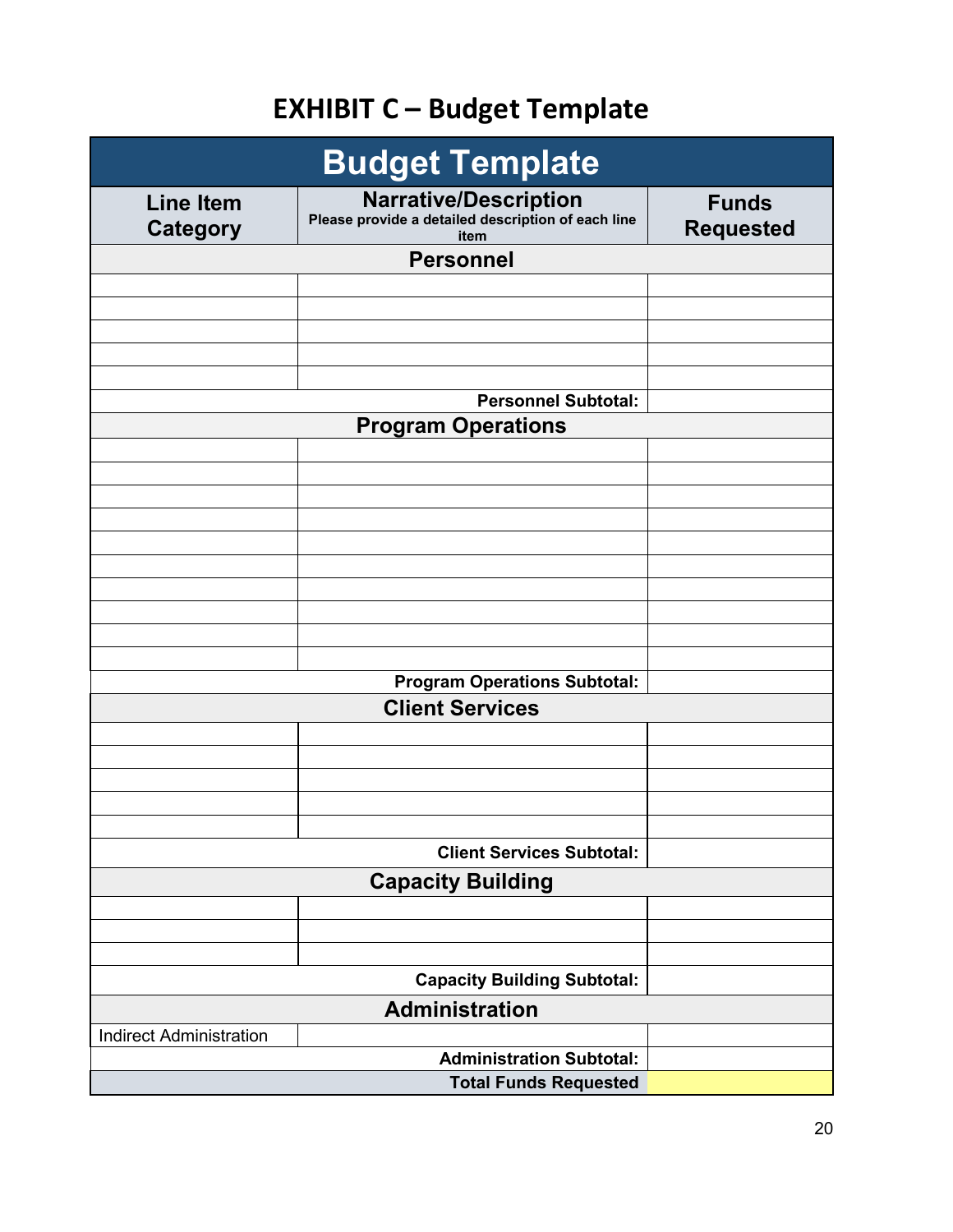## <span id="page-20-0"></span>**EXHIBIT D – Sample Contract**

#### **EXAMPLE HOUSING AUTHORITY OF CLACKAMAS COUNTY PERSONAL SERVICES CONTRACT Contract #**

This Personal Service Contract (this "Contract") is entered into between the Housing Authority of Clackamas County ("HACC") and  $($ "Contractor"),  $)$ , collectively referred to as the "Parties" and each a "Party." HACC is a public corporation established pursuant to Chapter 456 of the Oregon Revised Statutes.

#### **ARTICLE I.**

- **1. Effective Date and Duration.** This Contract shall become effective upon signature of both parties. Unless earlier terminated or extended, this Contract shall expire on .
- **2. Scope of Work.** Contractor shall provide the following personal services: ("Work"), further described in **Exhibit A.**
- **3. Consideration.** HACC agrees to pay Contractor, from available and authorized funds, a sum not to exceed Write Out Number dollars (\$) b. for accomplishing the Work required by this Contract. Consideration rates are on a [time and materials] or [fixed fee] basis in accordance with the rates and costs specified in Exhibit A. If any interim payments to Contractor are made, such payments shall be made only in accordance with the schedule and requirements in Exhibit A.
- **4. Invoices and Payments.** Unless otherwise specified, Contractor shall submit monthly invoices for Work performed. Invoices shall describe all Work performed with particularity, by whom it was performed, and shall itemize and explain all expenses for which reimbursement is claimed. The invoices shall include the total amount billed to date by Contractor prior to the current invoice. If Contractor fails to present invoices in proper form within sixty (60) calendar days after the end of the month in which the services were rendered, Contractor waives any rights to present such invoice thereafter and to receive payment therefor. Payments shall be made in accordance with ORS 293.462 to Contractor following HACC's review and approval of invoices submitted by Contractor. Contractor shall not submit invoices for, and HACC will not be obligated to pay, any amount in excess of the maximum compensation amount set forth above. If this maximum compensation amount is increased by amendment of this Contract, the amendment must be fully effective before Contractor performs Work subject to the amendment.

Invoices shall reference the above Contract Number and be submitted to:

- **5. Travel and Other Expense.** Authorized:  $\Box$  Yes  $\Box$  No If travel expense reimbursement is authorized in this Contract, such expense shall only be reimbursed at the rates in HACC Contractor Travel Reimbursement Policy, hereby incorporated by reference and found at: [https://www.clackamas.us/finance/terms.html.](https://www.clackamas.us/finance/terms.html)Travel expense reimbursement is not in excess of the not to exceed consideration.
- **6. Contract Documents.** This Contract consists of the following documents, which are listed in descending order of precedence and are attached and incorporated by reference, this Contract, Exhibit A, Exhibit B, and Exhibit C.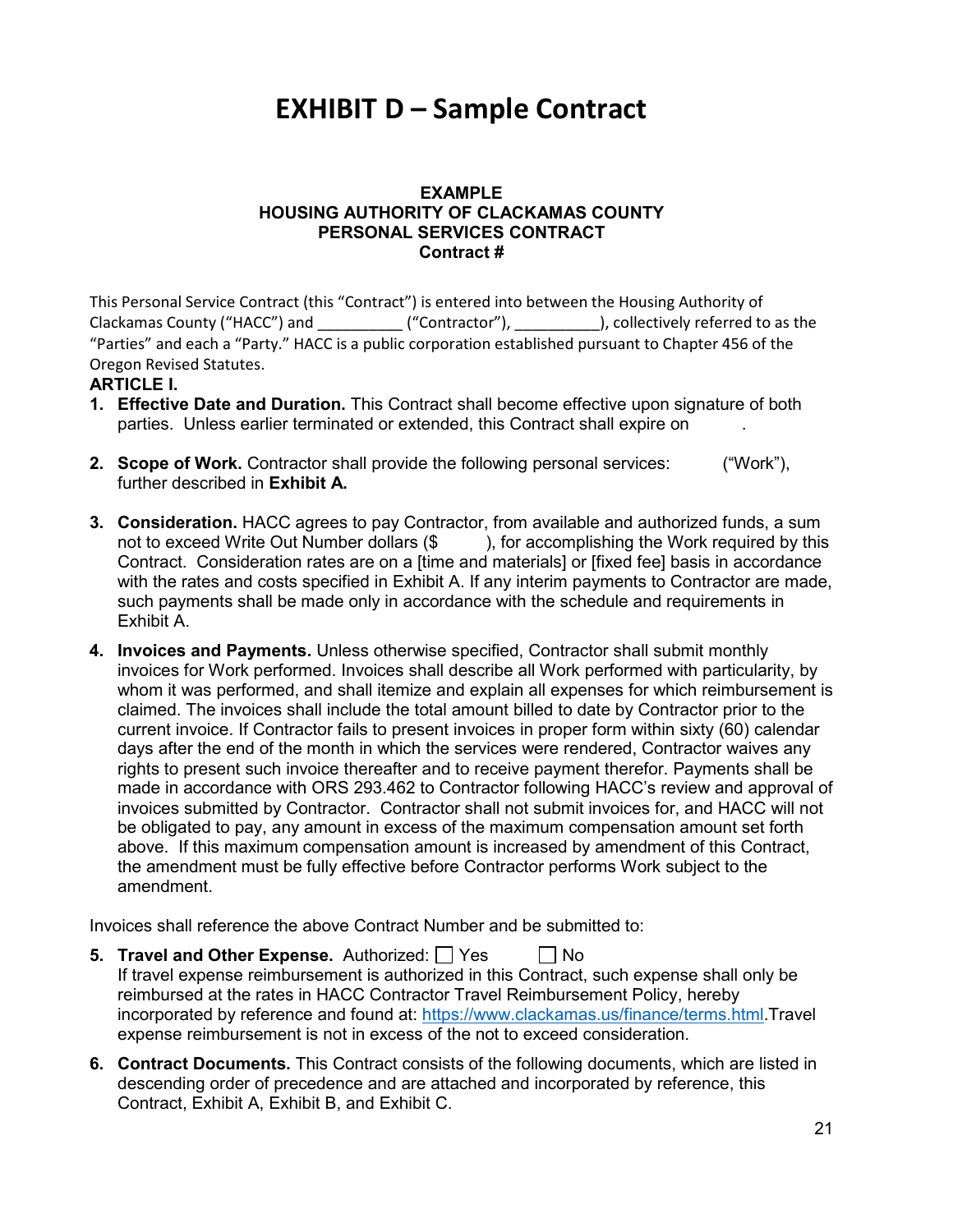#### **7. Contractor and HACC Contacts.**

| Contractor     | <b>HACC</b>    |
|----------------|----------------|
| Administrator: | Administrator: |
| Phone:         | Phone:         |
| Email:         | Email:         |
|                |                |

Payment information will be reported to the Internal Revenue Service ("IRS") under the name and taxpayer ID number submitted. (See I.R.S. 1099 for additional instructions regarding taxpayer ID numbers.) Information not matching IRS records will subject Contractor payments to backup withholding.

#### **ARTICLE II.**

- **1. ACCESS TO RECORDS.** Contractor shall maintain books, records, documents, and other evidence, in accordance with generally accepted accounting procedures and practices, sufficient to reflect properly all costs of whatever nature claimed to have been incurred and anticipated to be incurred in the performance of this Contract. HACC and their duly authorized representatives shall have access to the books, documents, papers, and records of Contractor, which are directly pertinent to this Contract for the purpose of making audit, examination, excerpts, and transcripts. Contractor shall maintain such books and records for a minimum of six (6) years, or such longer period as may be required by applicable law, following final payment and termination of this Contract, or until the conclusion of any audit, controversy or litigation arising out of or related to this Contract, whichever date is later.
- **2. AVAILABILITY OF FUTURE FUNDS.** Any continuation or extension of this Contract after the end of the fiscal period in which it is written is contingent on a new appropriation for each succeeding fiscal period sufficient to continue to make payments under this Contract, as determined by HACC in its sole administrative discretion.
- **3. CAPTIONS.** The captions or headings in this Contract are for convenience only and in no way define, limit, or describe the scope or intent of any provisions of this Contract.
- **4. COMPLIANCE WITH APPLICABLE LAW.** Contractor shall comply with all applicable federal, state and local laws, regulations, executive orders, and ordinances, as such may be amended from time to time.
- **5. COUNTERPARTS.** This Contract may be executed in several counterparts (electronic or otherwise), each of which shall be an original, all of which shall constitute the same instrument.
- **6. GOVERNING LAW.** This Contract, and all rights, obligations, and disputes arising out of it, shall be governed and construed in accordance with the laws of the State of Oregon and the ordinances of HACC without regard to principles of conflicts of law. Any claim, action, or suit between HACC and Contractor that arises out of or relates to the performance of this Contract shall be brought and conducted solely and exclusively within the Circuit Court for Clackamas County, for the State of Oregon. Provided, however, that if any such claim, action, or suit may be brought in a federal forum, it shall be brought and conducted solely and exclusively within the United States District Court for the District of Oregon. In no event shall this section be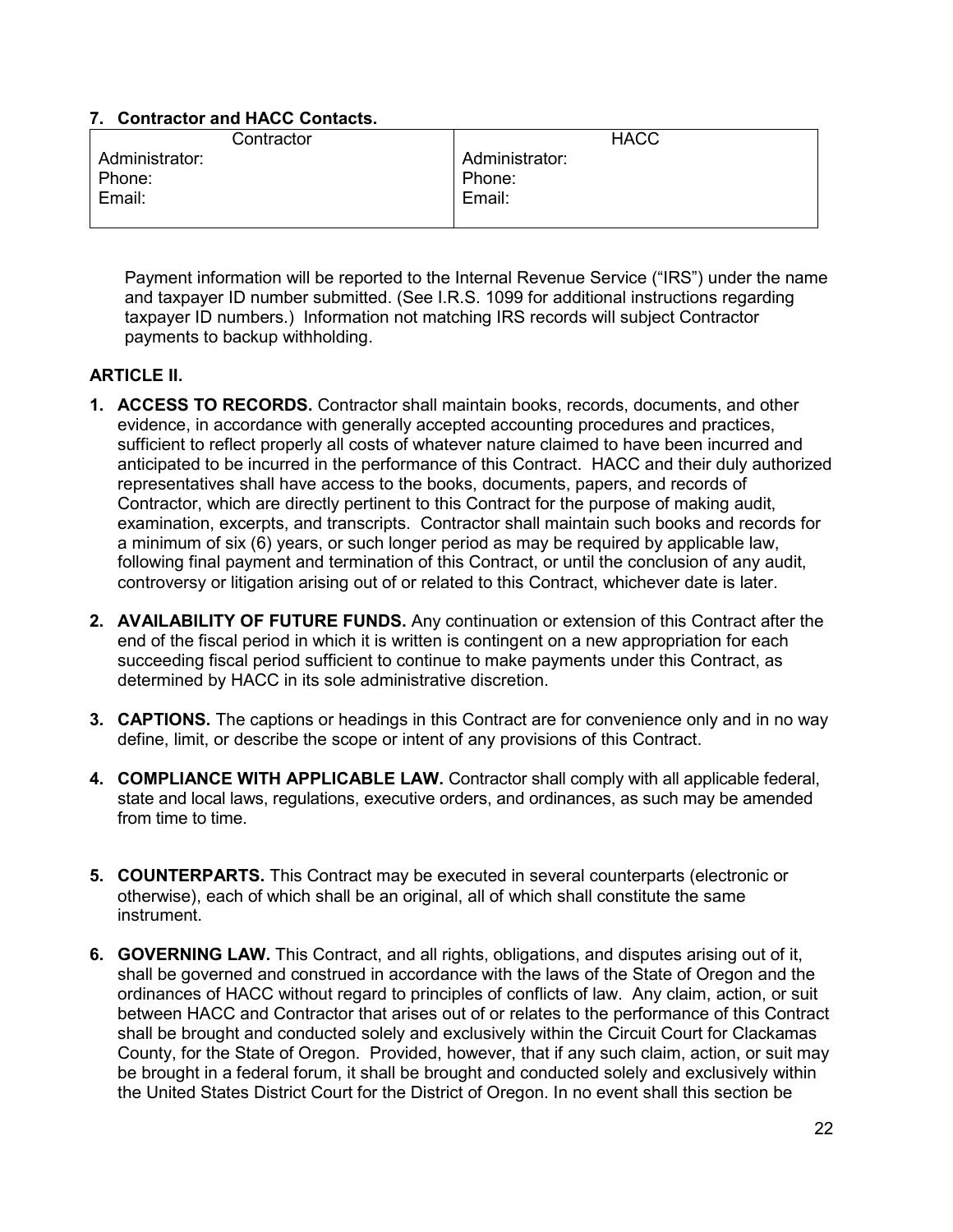construed as a waiver by HACC of any form of defense or immunity, whether sovereign immunity, governmental immunity, immunity based on the Eleventh Amendment to the Constitution of the United States or otherwise, from any claim or from the jurisdiction of any court. Contractor, by execution of this Contract, hereby consents to the personal jurisdiction of the courts referenced in this section.

#### **7. RESPONSIBILITY FOR DAMAGES; INDEMNITY.**

- a. **Responsibility for Damages**. Contractor shall be responsible for all damage to property, injury to persons, and loss, expense, inconvenience, and delay which may be caused by, or result from, the conduct of Work, or from any act, omission, or neglect of Contractor, its subcontractors, agents, or employees.
- b. **Indemnification and Defense of HACC**. The Contractor agrees to indemnify, defend, save and hold harmless HACC, and its officers, elected officials, agents and employees from and against all claims, actions, losses, liabilities, including reasonable attorney and accounting fees, and all expenses incidental to the investigation and defense thereof, arising out of or based upon Contractor's acts or omissions in performing under this Agreement. However, neither Contractor nor any attorney engaged by Contractor shall defend the claim in the name of HACC or any department of HACC, nor purport to act as legal representative of HACC or any of its departments, without first receiving from the Clackamas County Counsel's Office authority to act as legal counsel for HACC, nor shall Contractor settle any claim on behalf of HACC without the approval of the Clackamas County Counsel's Office. HACC may, at its election and expense, assume its own defense and settlement.
- c. **Indemnification and Defense of Metro**. The Contractor agrees to indemnify, defend, save and hold harmless Metro Regional Government ("Metro"), and its officers, elected officials, agents and employees from and against all claims, actions, losses, liabilities, including reasonable attorney and accounting fees, and all expenses incidental to the investigation and defense thereof, arising out of or based upon Contractor's acts or omissions in performing under this Agreement. However, neither Contractor nor any attorney engaged by Contractor shall defend the claim in the name of Metro, nor purport to act as legal representative of Metro, without first receiving from the Metro attorney's office authority to act as legal counsel for Metro, nor shall Contractor settle any claim on behalf of Metro without the approval of the Metro attorney's office. Metro may, at its election and expense, assume its own defense and settlement.
- **8. INDEPENDENT CONTRACTOR STATUS.** The service(s) to be rendered under this Contract are those of an independent contractor. Although HACC reserves the right to determine (and modify) the delivery schedule for the Work to be performed and to evaluate the quality of the completed performance, HACC cannot and will not control the means or manner of Contractor's performance. Contractor is responsible for determining the appropriate means and manner of performing the Work. Contractor is not to be considered an agent or employee of HACC for any purpose, including, but not limited to: (A) The Contractor will be solely responsible for payment of any Federal or State taxes required as a result of this Contract; and (B) This Contract is not intended to entitle the Contractor to any benefits generally granted to HACC employees, including, but not limited to, vacation, holiday and sick leave, other leaves with pay, tenure, medical and dental coverage, life and disability insurance, overtime, Social Security, Workers' Compensation, unemployment compensation, or retirement benefits.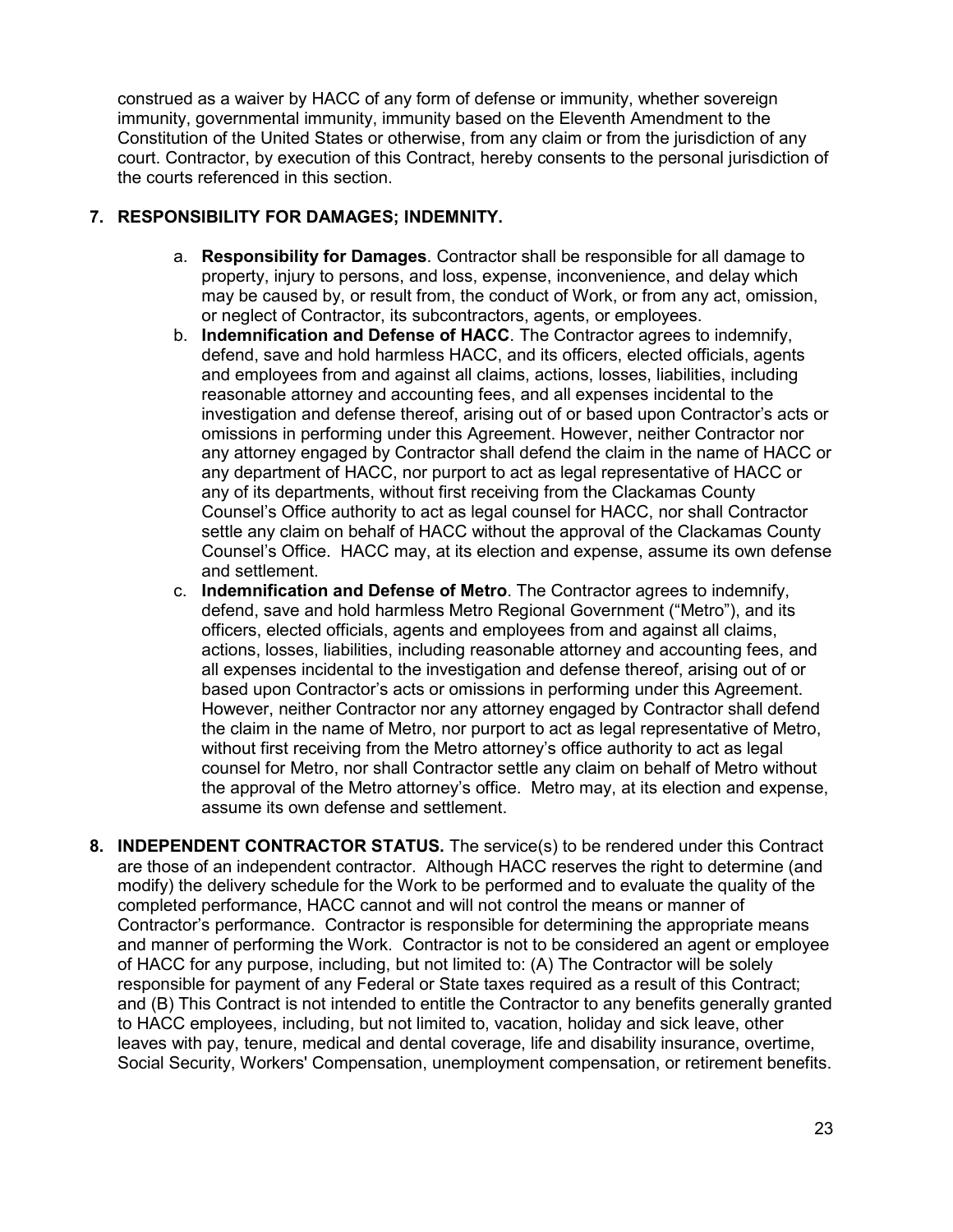**9. INSURANCE.** Contractor shall secure at its own expense and keep in effect during the term of the performance under this Contract the insurance required and minimum coverage indicated below. The insurance requirement outlined below do not in any way limit the amount of scope of liability of Contractor under this Contract. Contractor shall provide proof of said insurance and name HACC as an additional insured on all required liability policies. Proof of insurance and notice of any material change should be submitted to the following address: Housing Authority of Clackamas County, PO Box 1510, Oregon City, OR 97045 or [HACCSHS@clackamas.us.](mailto:HACCSHS@clackamas.us)

Required - Workers Compensation: Contractor shall comply with the statutory workers' compensation requirements in ORS 656.017, unless exempt under ORS 656.027 or 656.126.

 $\Box$  Required – Commercial General Liability: combined single limit, or the equivalent, of not less than \$1,000,000 per occurrence, with an annual aggregate limit of \$2,000,000 for Bodily Injury and Property Damage.

Required – Professional Liability: combined single limit, or the equivalent, of not less than \$1,000,000 per claim, with an annual aggregate limit of \$2,000,000 for damages caused by error, omission or negligent acts.

 $\Box$  Required – Automobile Liability: combined single limit, or the equivalent, of not less than \$1,000,000 per accident for Bodily Injury and Property Damage.

 $\Box$  Required – Sexual Abuse and Molestation: combined single limit, or the equivalent, of not less than \$1,000,000 per accident for Bodily Injury and Property Damage.

- The policy(s) shall be primary insurance as respects to HACC. Any insurance or self-insurance maintained by HACC shall be excess and shall not contribute to it. Any obligation that HACC agree to a waiver of subrogation is hereby stricken.
	- **10. LIMITATION OF LIABILITIES.** This Contract is expressly subject to the debt limitation of Oregon counties set forth in Article XI, Section 10, of the Oregon Constitution, and is contingent upon funds being appropriated therefore. Any provisions herein which would conflict with law are deemed inoperative to that extent. Except for liability arising under or related to Article II, Section 13 or Section 20 neither party shall be liable for (i) any indirect, incidental, consequential or special damages under this Contract or (ii) any damages of any sort arising solely from the termination of this Contact in accordance with its terms.
	- **11. NOTICES.** Except as otherwise provided in this Contract, any required notices between the parties shall be given in writing by personal delivery, email, or mailing the same, to the Contract Administrators identified in Article 1, Section 6. If notice is sent to HACC, a copy shall also be sent to: Housing Authority of Clackamas County, PO Box 1510, Oregon City, OR 97045, or **HACCSHS@clackamas.us.** Any communication or notice so addressed and mailed shall be deemed to be given five (5) days after mailing, and immediately upon personal delivery, or within 2 hours after the email is sent during HACC's normal business hours (Monday – Thursday, 7:00 a.m. to 6:00 p.m.) (as recorded on the device from which the sender sent the email), unless the sender receives an automated message or other indication that the email has not been delivered.
	- **12. OWNERSHIP OF WORK PRODUCT.** All work product of Contractor that results from this Contract (the "Work Product") is the exclusive property of HACC. HACC and Contractor intend that such Work Product be deemed "work made for hire" of which HACC shall be deemed the author. If for any reason the Work Product is not deemed "work made for hire," Contractor hereby irrevocably assigns to HACC all of its right, title, and interest in and to any and all of the Work Product, whether arising from copyright, patent, trademark or trade secret,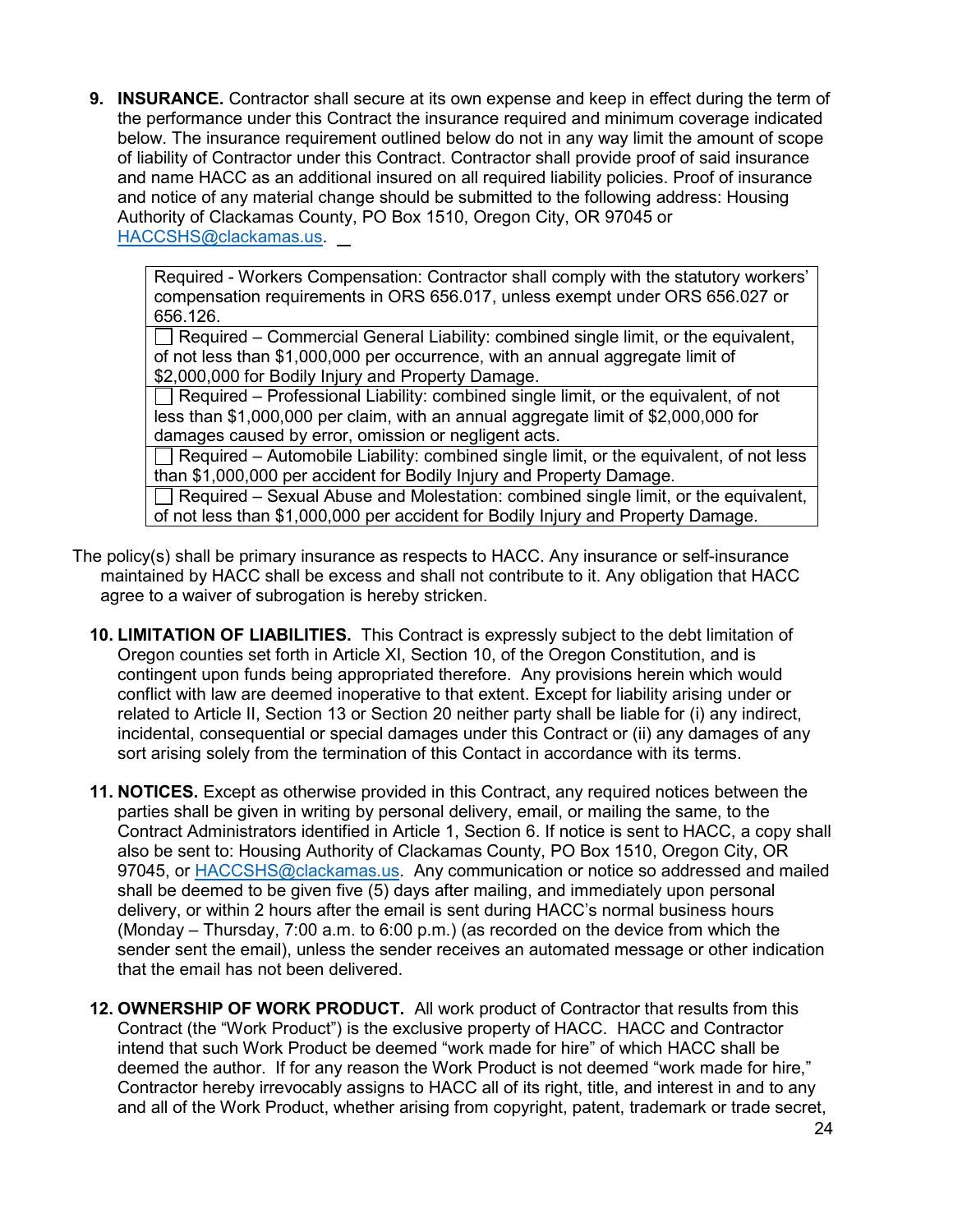or any other state or federal intellectual property law or doctrine. Contractor shall execute such further documents and instruments as HACC may reasonably request in order to fully vest such rights in HACC. Contractor forever waives any and all rights relating to the Work Product, including without limitation, any and all rights arising under 17 USC § 106A or any other rights of identification of authorship or rights of approval, restriction or limitation on use or subsequent modifications. Notwithstanding the above, HACC shall have no rights in any pre-existing Contractor intellectual property provided to HACC by Contractor in the performance of this Contract except to copy, use and re-use any such Contractor intellectual property for HACC use only.

- **13. REPRESENTATIONS AND WARRANTIES.** Contractor represents and warrants to HACC that (A) Contractor has the power and authority to enter into and perform this Contract; (B) this Contract, when executed and delivered, shall be a valid and binding obligation of Contractor enforceable in accordance with its terms; (C) Contractor shall at all times during the term of this Contract, be qualified, professionally competent, and duly licensed to perform the Work; (D) Contractor is an independent contractor as defined in ORS 670.600; and (E) the Work under this Contract shall be performed in a good and workmanlike manner and in accordance with the highest professional standards. The warranties set forth in this section are in addition to, and not in lieu of, any other warranties provided.
- **14. SURVIVAL.** All rights and obligations shall cease upon termination or expiration of this Contract, except for the rights and obligations set forth in Article II, Sections 1, 6, 7, 11, 13, 14, 16, 21, and 27 and all other rights and obligations which by their context are intended to survive. However, such expiration shall not extinguish or prejudice HACC's right to enforce this Contract with respect to: (a) any breach of a Contractor warranty; or (b) any default or defect in Contractor performance that has not been cured.
- **15. SEVERABILITY.** If any term or provision of this Contract is declared by a court of competent jurisdiction to be illegal or in conflict with any law, the validity of the remaining terms and provisions shall not be affected, and the rights and obligations of the parties shall be construed and enforced as if the Contract did not contain the particular term or provision held to be invalid.
- **16. SUBCONTRACTS AND ASSIGNMENTS.** Contractor shall not enter into any subcontracts for any of the Work required by this Contract, or assign or transfer any of its interest in this Contract by operation of law or otherwise, without obtaining prior written approval from HACC, which shall be granted or denied in HACC's sole discretion. In addition to any provisions HACC may require, Contractor shall include in any permitted subcontract under this Contract a requirement that the subcontractor be bound by this Article II, Sections 1, 7, 8, 13, 16 and 27 as if the subcontractor were the Contractor. HACC's consent to any subcontract shall not relieve Contractor of any of its duties or obligations under this Contract.
- **17. SUCCESSORS IN INTEREST.** The provisions of this Contract shall be binding upon and shall inure to the benefit of the parties hereto, and their respective authorized successors and assigns.
- **18. TAX COMPLIANCE CERTIFICATION.** The Contractor shall comply with all federal, state and local laws, regulation, executive orders and ordinances applicable to this Contract. Contractor represents and warrants that it has complied, and will continue to comply throughout the duration of this Contract and any extensions, with all tax laws of this state or any political subdivision of this state, including but not limited to ORS 305.620 and ORS chapters 316, 317, and 318. Any violation of this section shall constitute a material breach of this Contract and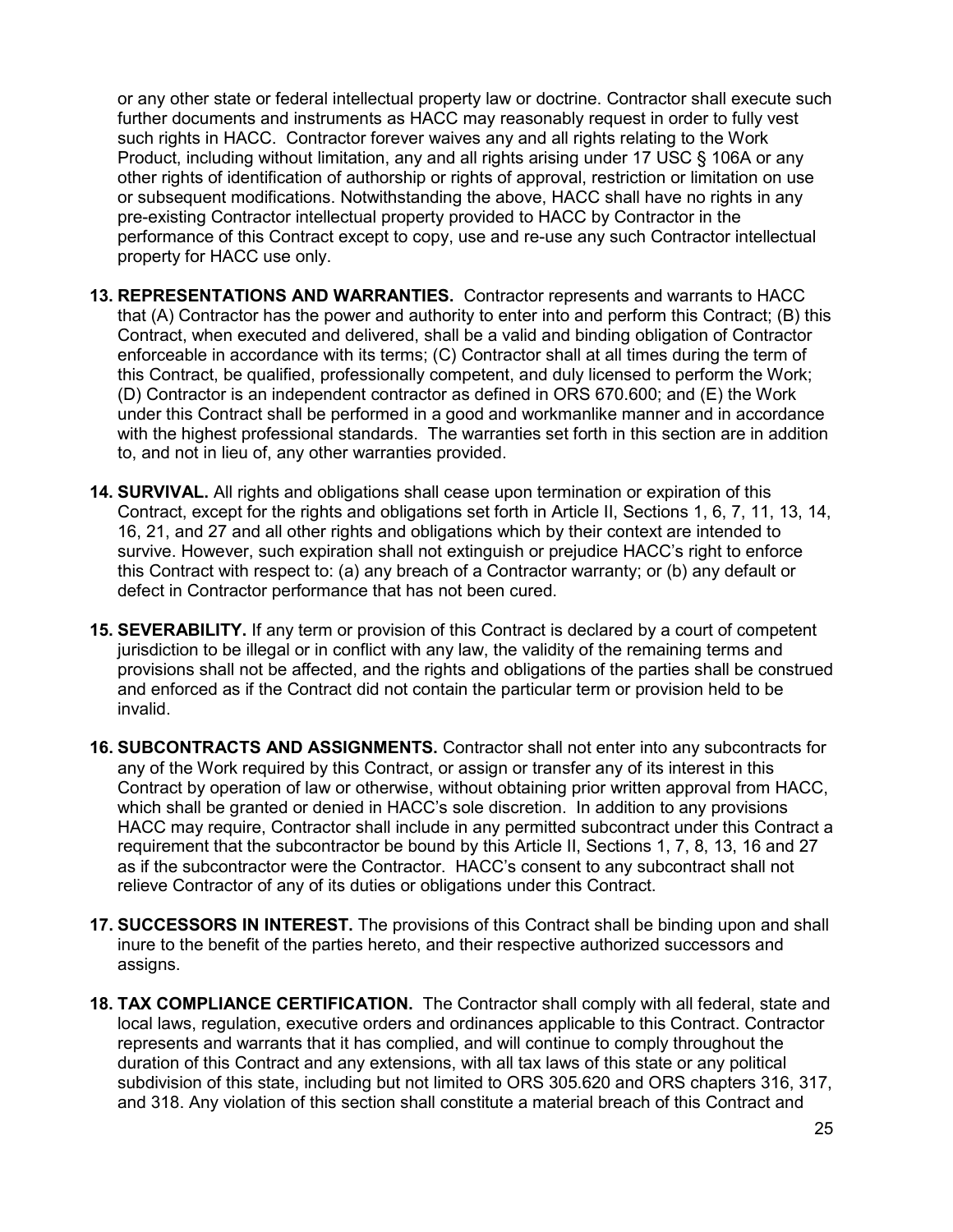shall entitle HACC to terminate this Contract, to pursue and recover any and all damages that arise from the breach and the termination of this Contract, and to pursue any or all of the remedies available under this Contract or applicable law.

- **19. TERMINATIONS.** This Contract may be terminated for the following reasons: (A) by mutual agreement of the parties or by HACC (i) for convenience upon thirty (30) days written notice to Contractor, or (ii) at any time HACC fails to receive funding, appropriations, or other expenditure authority as solely determined by HACC; or (B) if contractor breaches any Contract provision or is declared insolvent, HACC may terminate after thirty (30) days written notice with an opportunity to cure.
- Upon receipt of written notice of termination from HACC, Contractor shall immediately stop performance of the Work. Upon termination of this Contract, Contractor shall deliver to HACC all documents, Work Product, information, works-in-progress and other property that are or would be deliverables had the Contract Work been completed. Upon HACC's request, Contractor shall surrender to anyone HACC designates, all documents, research, objects or other tangible things needed to complete the Work.
- **20. REMEDIES.** If terminated by HACC due to a breach by the Contractor, then HACC shall have any remedy available to it in law or equity. If this Contract is terminated for any other reason, Contractor's sole remedy is payment for the goods and services delivered and accepted by HACC, less any setoff to which HACC is entitled.
- **21. NO THIRD PARTY BENEFICIARIES.** HACC and Contractor are the only parties to this Contract and are the only parties entitled to enforce its terms. Nothing in this Contract gives, is intended to give, or shall be construed to give or provide any benefit or right, whether directly, indirectly or otherwise, to third persons unless such third persons are individually identified by name herein and expressly described as intended beneficiaries of the terms of this Contract.
- **22. TIME IS OF THE ESSENCE.** Contractor agrees that time is of the essence in the performance this Contract.
- **23. FOREIGN CONTRACTOR.** If the Contractor is not domiciled in or registered to do business in the State of Oregon, Contractor shall promptly provide to the Oregon Department of Revenue and the Secretary of State, Corporate Division, all information required by those agencies relative to this Contract. The Contractor shall demonstrate its legal capacity to perform these services in the State of Oregon prior to entering into this Contract.
- **24. FORCE MAJEURE.** Neither HACC nor Contractor shall be held responsible for delay or default caused by events outside HACC or Contractor's reasonable control including, but not limited to, fire, terrorism, riot, acts of God, or war. However, Contractor shall make all reasonable efforts to remove or eliminate such a cause of delay or default and shall upon the cessation of the cause, diligently pursue performance of its obligations under this Contract.
- **25. WAIVER.** The failure of HACC to enforce any provision of this Contract shall not constitute a waiver by HACC of that or any other provision.
- **26. PUBLIC CONTRACTING REQUIREMENTS.** Pursuant to the public contracting requirements contained in Oregon Revised Statutes ("ORS") Chapter 279B.220 through 279B.235, Contractor shall: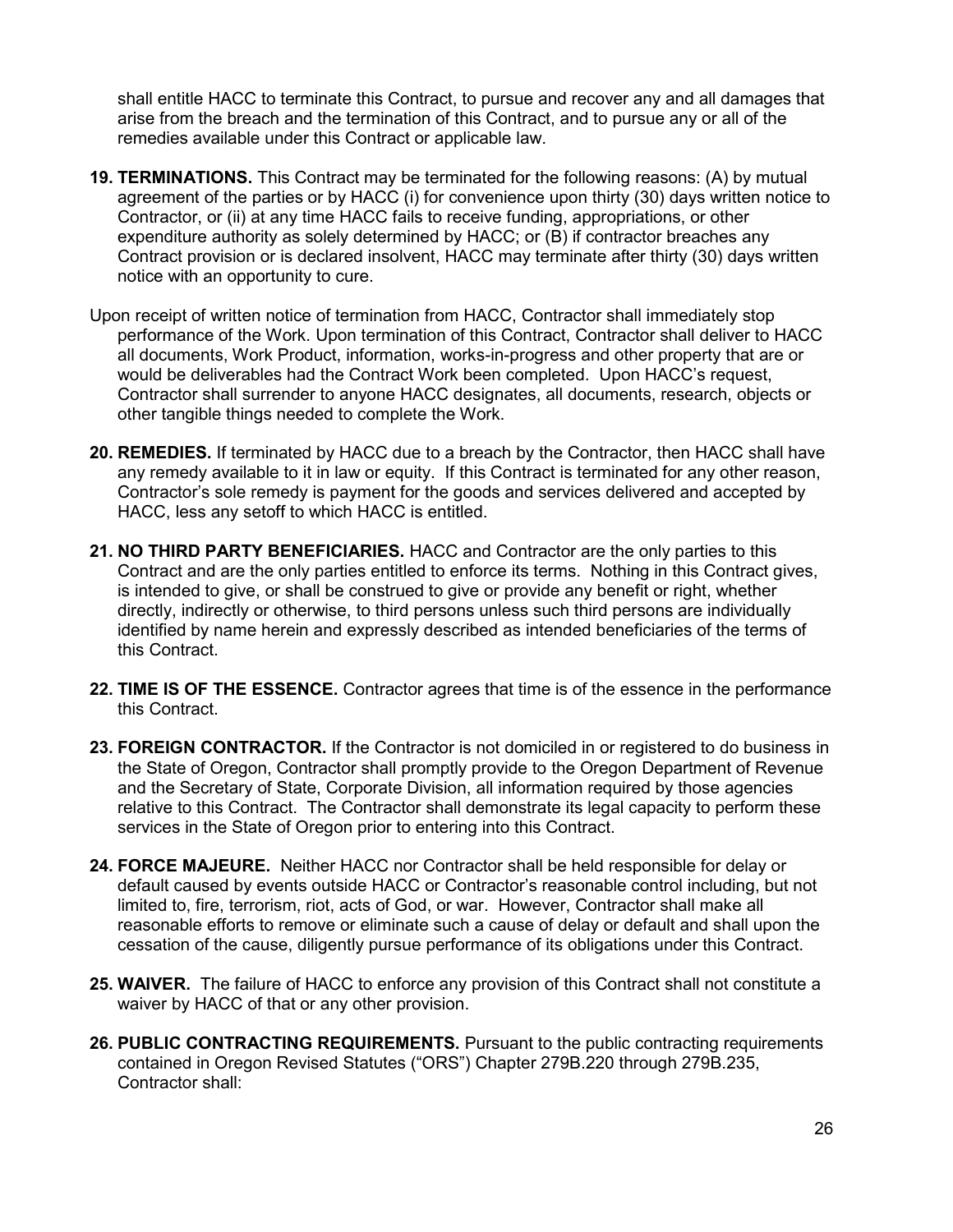- a. Make payments promptly, as due, to all persons supplying to Contractor labor or materials for the prosecution of the work provided for in the Contract.
- b. Pay all contributions or amounts due the Industrial Accident Fund from such Contractor or subcontractor incurred in the performance of the Contract.
- c. Not permit any lien or claim to be filed or prosecuted against HACC on account of any labor or material furnished.
- d. Pay the Department of Revenue all sums withheld from employees pursuant to ORS 316.167.
- e. As applicable, the Contractor shall pay employees for work in accordance with ORS 279B.235, which is incorporated herein by this reference. The Contractor shall comply with the prohibitions set forth in ORS 652.220, compliance of which is a material element of this Contract, and failure to comply is a breach entitling HACC to terminate this Contract for cause.
- f. If the Work involves lawn and landscape maintenance, Contractor shall salvage, recycle, compost, or mulch yard waste material at an approved site, if feasible and cost effective.
- **27. NO ATTORNEY FEES**. In the event any arbitration, action or proceeding, including any bankruptcy proceeding, is instituted to enforce any term of this Contract, each party shall be responsible for its own attorneys' fees and expenses.
- **28. FURTHER ASSURANCES**. Contractor shall further comply with any and all terms, conditions, and other obligations as may be required by the applicable regional, State, or Federal agencies providing funding for performance under this Contract, whether or not specifically referenced herein. Contractor agrees to take all necessary steps, and execute and deliver any and all necessary written instruments, to perform under this Contract including, but not limited to, executing all additional documentation necessary for County to comply with applicable regional, State, or Federal funding requirements.
- **29. [OPTIONAL]CONFIDENTIALITY.** Contractor acknowledges that it and its employees and agents may, in the course of performing their obligations under this Contract, be exposed to or acquire information that HACC desires or is required to maintain as confidential. Any and all information of any form obtained by Contractor or its employees or agents in the performance of this Contract, including but not limited to Personal Information (as "Personal Information" is defined in ORS 646A.602(11), shall be deemed to be confidential information of HACC ("Confidential Information"). Any reports or other documents or items (including software) which result from the use of the Confidential Information by Contractor shall be treated with respect to confidentiality in the same manner as the Confidential Information.

Contractor agrees to hold Confidential Information in strict confidence, using at least the same degree of care that Contractor uses in maintaining the confidentiality of its own confidential information, and not to copy, reproduce, sell, assign, license, market, transfer or otherwise dispose of, give or disclose Confidential Information to third parties or use Confidential Information for any purposes whatsoever (other than in the performance of this Contract), and to advise each of its employees and agents of their obligations to keep Confidential Information confidential.

Contractor agrees that, except as directed by HACC, Contractor will not at any time during or after the term of this Contract, disclose, directly or indirectly, any Confidential Information to any person, and that upon termination or expiration of this Contract or HACC's request, Contractor will turn over to HACC all documents, papers, records and other materials in Contractor's possession which embody Confidential Information. Contractor acknowledges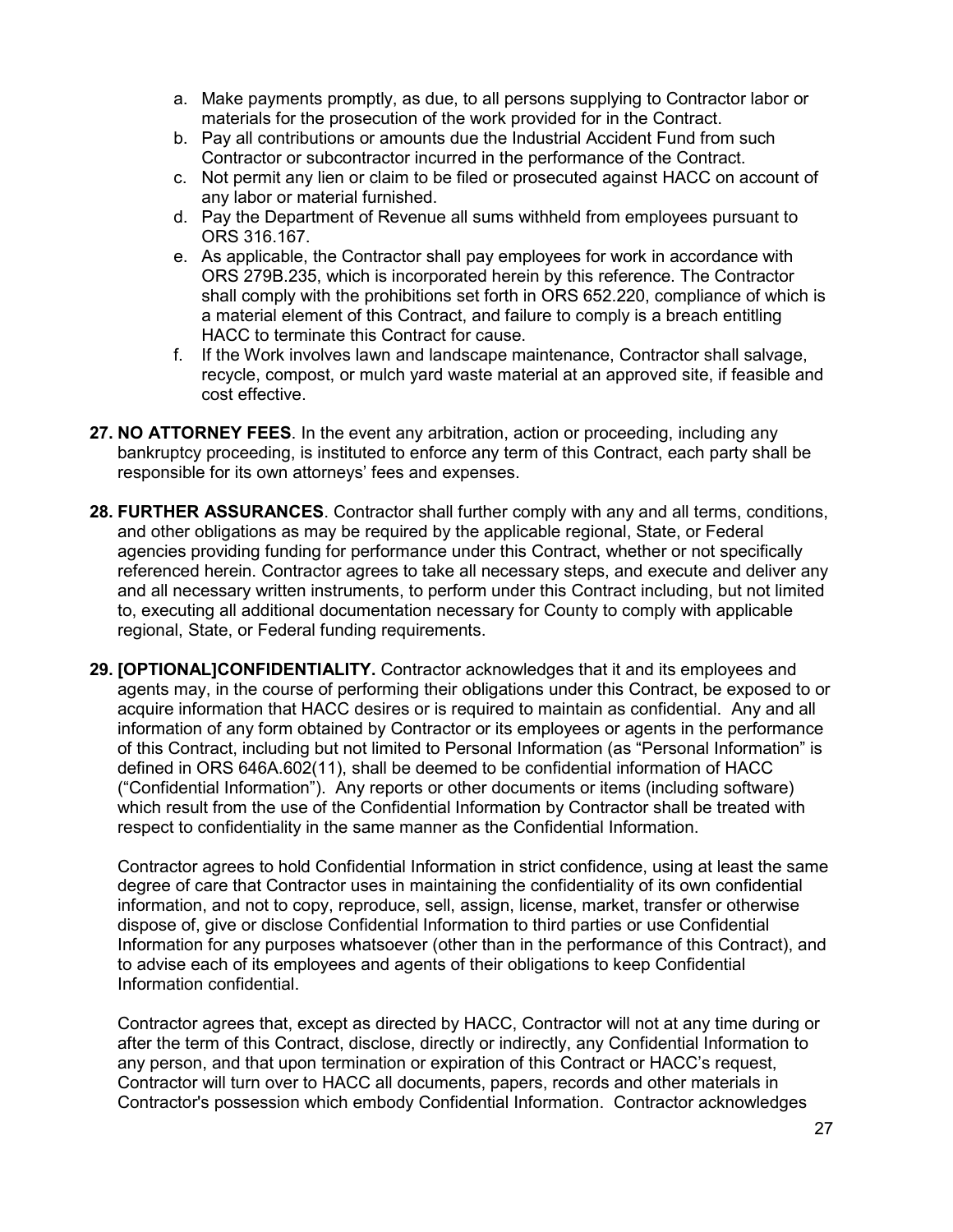that breach of this Contract, including disclosure of any Confidential Information, or disclosure of other information that, at law or in good conscience or equity, ought to remain confidential, will give rise to irreparable injury to HACC that cannot adequately be compensated in damages. Accordingly, HACC may seek and obtain injunctive relief against the breach or threatened breach of the foregoing undertakings, in addition to any other legal remedies that may be available. Contractor acknowledges and agrees that the covenants contained herein are necessary for the protection of the legitimate business interests of HACC and are reasonable in scope and content.

Contractor agrees to comply with all reasonable requests by HACC to ensure the confidentiality and nondisclosure of the Confidential Information, including if requested and without limitation: (a) obtaining nondisclosure agreements, in a form approved by HACC, from each of Contractor's employees and agents who are performing services, and providing copies of such agreements to HACC; and (b) performing criminal background checks on each of Contractor's employees and agents who are performing services, and providing a copy of the results to HACC.

Contractor shall report, either orally or in writing, to HACC any use or disclosure of Confidential Information not authorized by this Contract or in writing by HACC, including any reasonable belief that an unauthorized individual has accessed Confidential Information. Contractor shall make the report to HACC immediately upon discovery of the unauthorized disclosure, but in no event more than two (2) business days after Contractor reasonably believes there has been such unauthorized use or disclosure. Contractor's report shall identify: (i) the nature of the unauthorized use or disclosure, (ii) the Confidential Information used or disclosed, (iii) who made the unauthorized use or received the unauthorized disclosure, (iv) what Contractor has done or shall do to mitigate any deleterious effect of the unauthorized use or disclosure, and (v) what corrective action Contractor has taken or shall take to prevent future similar unauthorized use or disclosure. Contractor shall provide such other information, including a written report, as reasonably requested by HACC.

Notwithstanding any other provision in this Contract, Contractor will be responsible for all damages, fines and corrective action (including credit monitoring services) arising from disclosure of such Confidential Information caused by a breach of its data security or the confidentiality provisions hereunder.

The provisions in this Section shall operate in addition to, and not as limitation of, the confidentiality and similar requirements set forth in the rest of the Contract, as it may otherwise be amended. Contractor's obligations under this Contract shall survive the expiration or termination of the Contract, as amended, and shall be perpetual.

- **30. [OPTIONAL]CRIMINAL BACKGROUND CHECK REQUIREMENTS.** Contractor shall be required to have criminal background checks (and in certain instances fingerprint background checks) performed on all employees, agents, or subcontractors that perform services under this Contract. Only those employees, agents, or subcontractors that have met the acceptability standards of HACC may perform services under this Contract or be given access to Personal Information, Confidential Information or access to County facilities.
- **31. [OPTIONAL] KEY PERSONS.** Contractor acknowledges and agrees that a significant reason HACC is entering into this Contract is because of the special qualifications of certain Key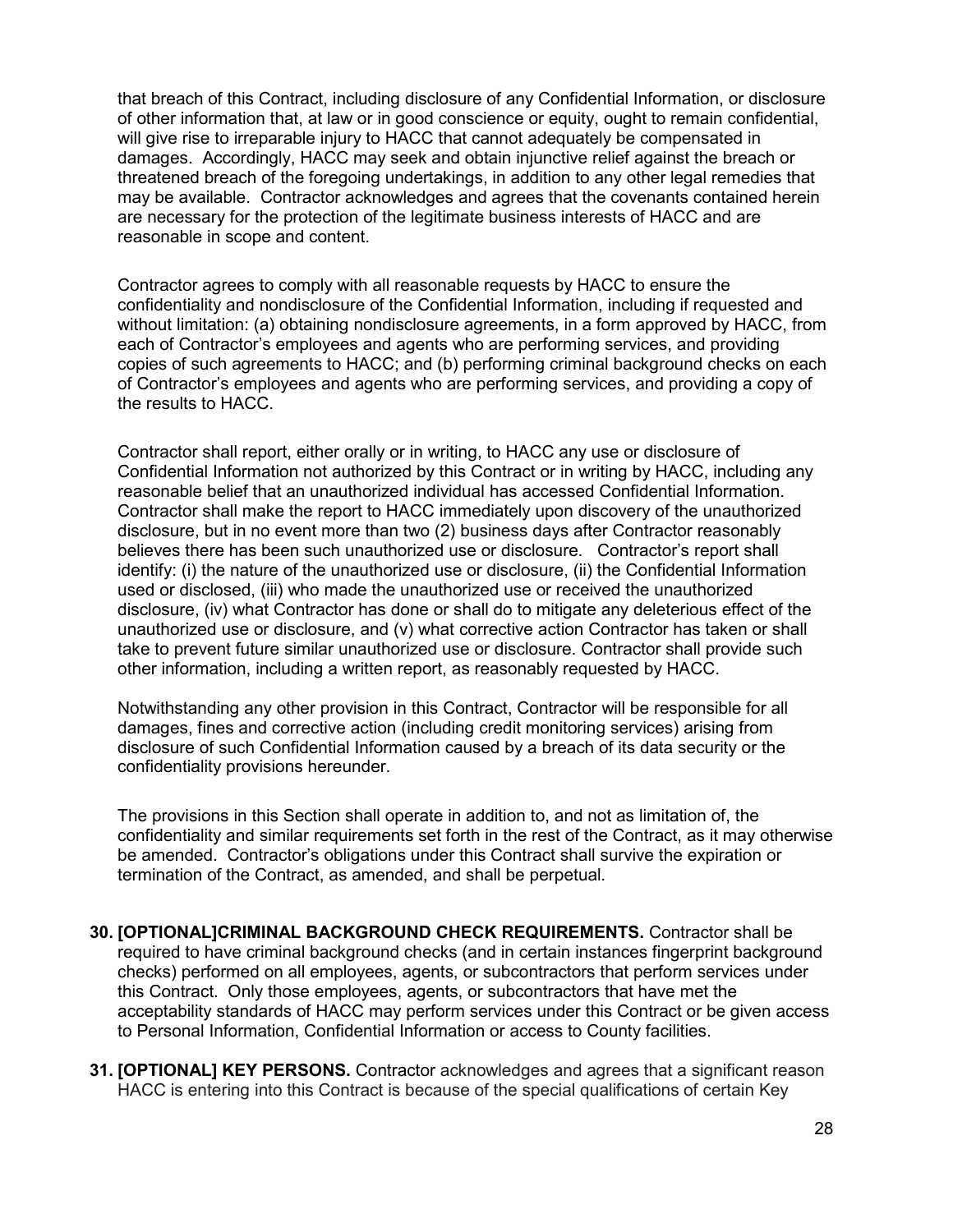Persons set forth in the contract. Under this Contract, HACC is engaging the expertise, experience, judgment, and personal attention of such Key Persons. Neither Contractor nor any of the Key Persons shall delegate performance of the management powers and responsibilities each such Key Person is required to provide under this Contract to any other employee or agent of the Contractor unless HACC provides prior written consent to such delegation. Contractor shall not reassign or transfer a Key Person to other duties or positions such that the Key Person is no longer available to provide HACC with such Key Person's services unless HACC provides prior written consent to such reassignment or transfer.

- **32. [OPTIONAL] COOPERATIVE CONTRACTING.** Pursuant to ORS 279A.200 to 279A.225, other public agencies may use this Contract resulting from a competitive procurement process unless the Contractor expressly noted in their proposal/quote that the prices and services are available to HACC only. The condition of such use by other agencies is that any such agency must make and pursue contact, purchase order, delivery arrangements, and all contractual remedies directly with Contractor; HACC accepts no responsibility for performance by either the Contractor or such other agency using this Contract. With such condition, HACC consents to such use by any other public agency.
- **33. [OPTIONAL] FEDERAL CONTRACTING REQUIREMENTS**. HACC intends that all or a portion of the consideration paid to Contractor is eligible for reimbursement by one or more federal agencies including, but not limited to, the Federal Emergency Management Agency. This Contract is subject to the additional terms and conditions, required by federal law for a federal award, set in **Exhibit B**, attached hereto and incorporated by this reference herein. All terms and conditions required under applicable federal law for a federal reward including, but no limited to, 2 C.F.R. § 200.326 and 2 C.F.R. § Pt. 200, App. II, are hereby incorporated by this reference herein*.*
- Contractor shall, as soon as commercially practicable, register itself with the federal System for Award Management (SAM). Information regarding registration with SAM may be found at [https://www.sam.gov.](https://www.sam.gov/)
- **34. REPORTING REQUIREMENTS**. In performance of the Work, Contract shall:
	- a) Execute the Homeless Management Information System ("HMIS") Participation Agreement, attached hereto as **Exhibit \_\_\_** and incorporated by this reference herein.
	- b) Participate in the HMIS or, for domestic violence service providers, an HMIS comparable database. As used herein, "participation" means:
		- i) Completing all necessary initial HMIS data entry training within one month of Contract execution;
		- ii) Collecting participant demographics and enter data electronically into HMIS into appropriate HMIS providers, which will be determined by HACC
		- iii) Complying with current HMIS Policy and Procedures and adhere to all HMIS reporting requirements;
		- iv) Ensuring that data entry into HMIS occurs in an accurate and timely manner within three (3) business days of program entry date;
		- v) Correcting data quality, missing information, and null data errors as specified by HACC's SHS Data team within 14 days after the end of each fiscal quarter or as requested;
		- vi) Collecting and entering universal data elements, which include demographic information on all clients at entry, and all required SHS elements required by HUD, Metro, or other applicable federal, state, or local funding sources;
		- vii) Complying with all confidentiality policies and procedures regarding HMIS and the use of participant data;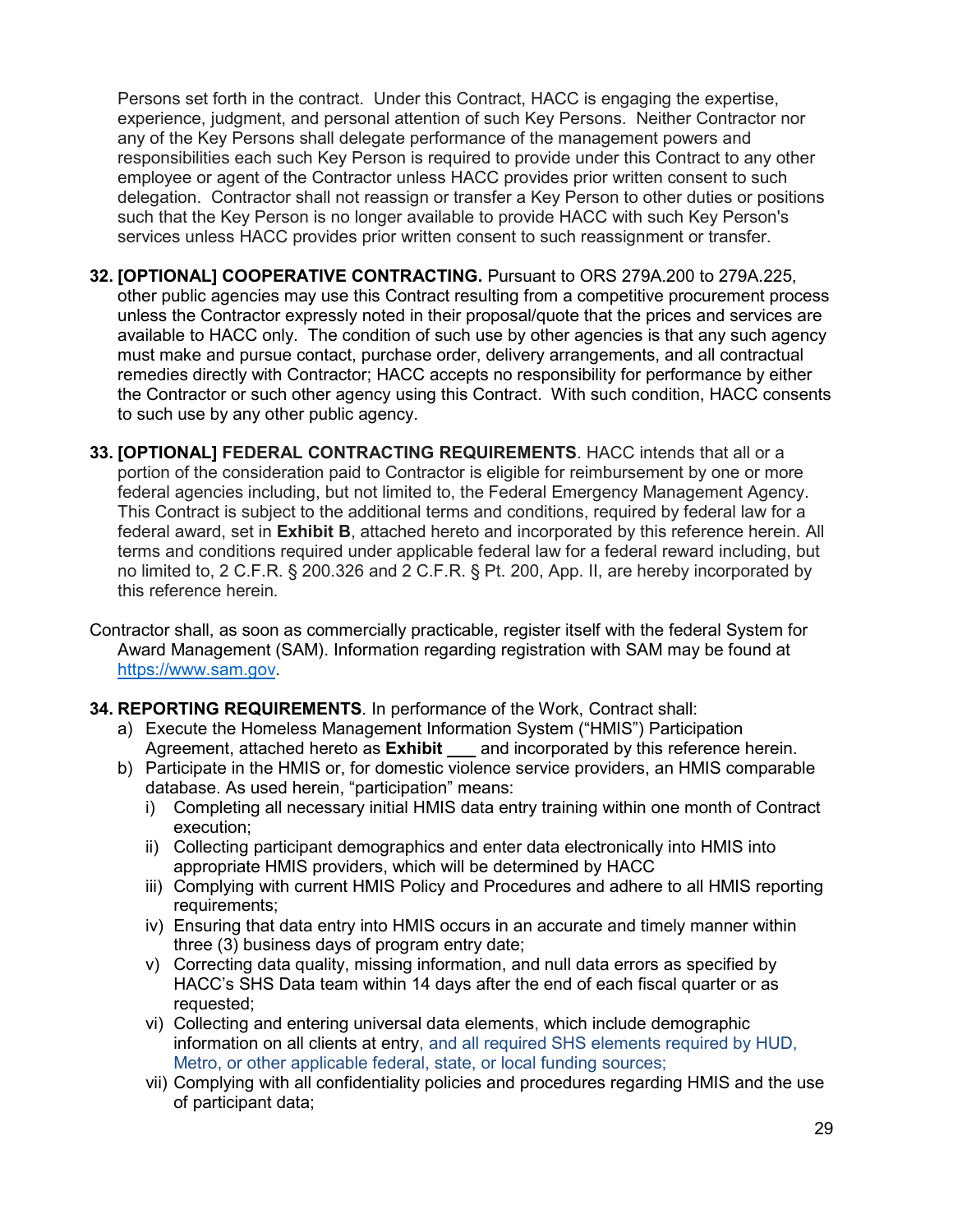viii)Ensuring only authorized Contractor staff, trained by HACC, access the HMIS software.

- c) Complete narrative sections of semi-annual "progress reports" within 30 days of issuance by HACC. A semi-annual "progress report sample is attached.
- d) Work with HACC to finalize, then continually improve the quarterly progress report template
- e) Work with HACC to finalize, then continually improve on performance targets
- f) Conduct a post-program exit follow-up assessments at 6 and 12 months post-exit and enter the results of that assessment into HMIS.
- g) Work cooperatively with HACC to prepare an annual participant feedback report
- h) Submit to monitoring for contract compliance.
- **35. MERGER.** THIS CONTRACT CONSTITUTES THE ENTIRE AGREEMENT BETWEEN THE PARTIES WITH RESPECT TO THE SUBJECT MATTER REFERENCED THEREIN. THERE ARE NO UNDERSTANDINGS, AGREEMENTS, OR REPRESENTATIONS, ORAL OR WRITTEN, NOT SPECIFIED HEREIN REGARDING THIS CONTRACT. NO AMENDMENT, CONSENT, OR WAIVER OF TERMS OF THIS CONTRACT SHALL BIND EITHER PARTY UNLESS IN WRITING AND SIGNED BY ALL PARTIES. ANY SUCH AMENDMENT, CONSENT, OR WAIVER SHALL BE EFFECTIVE ONLY IN THE SPECIFIC INSTANCE AND FOR THE SPECIFIC PURPOSE GIVEN. CONTRACTOR, BY THE SIGNATURE HERETO OF ITS AUTHORIZED REPRESENTATIVE, IS AN INDEPENDENT CONTRACTOR, ACKNOWLEDGES HAVING READ AND UNDERSTOOD THIS CONTRACT, AND CONTRACTOR AGREES TO BE BOUND BY ITS TERMS AND CONDITIONS.

By their signatures below, the parties to this Contract agree to the terms, conditions, and content expressed herein.

| <b>Company Name</b>              |      | Housing Authority of Clackamas County |      |
|----------------------------------|------|---------------------------------------|------|
|                                  |      |                                       |      |
| <b>Authorized Signature</b>      | Date |                                       | Date |
| Name / Title (Printed)           |      | Chair, Clackamas County               |      |
| Oregon Business Registry #       |      |                                       |      |
| Entity Type / State of Formation |      | Approved as to Form:                  |      |
|                                  |      | <b>County Counsel</b>                 | Date |